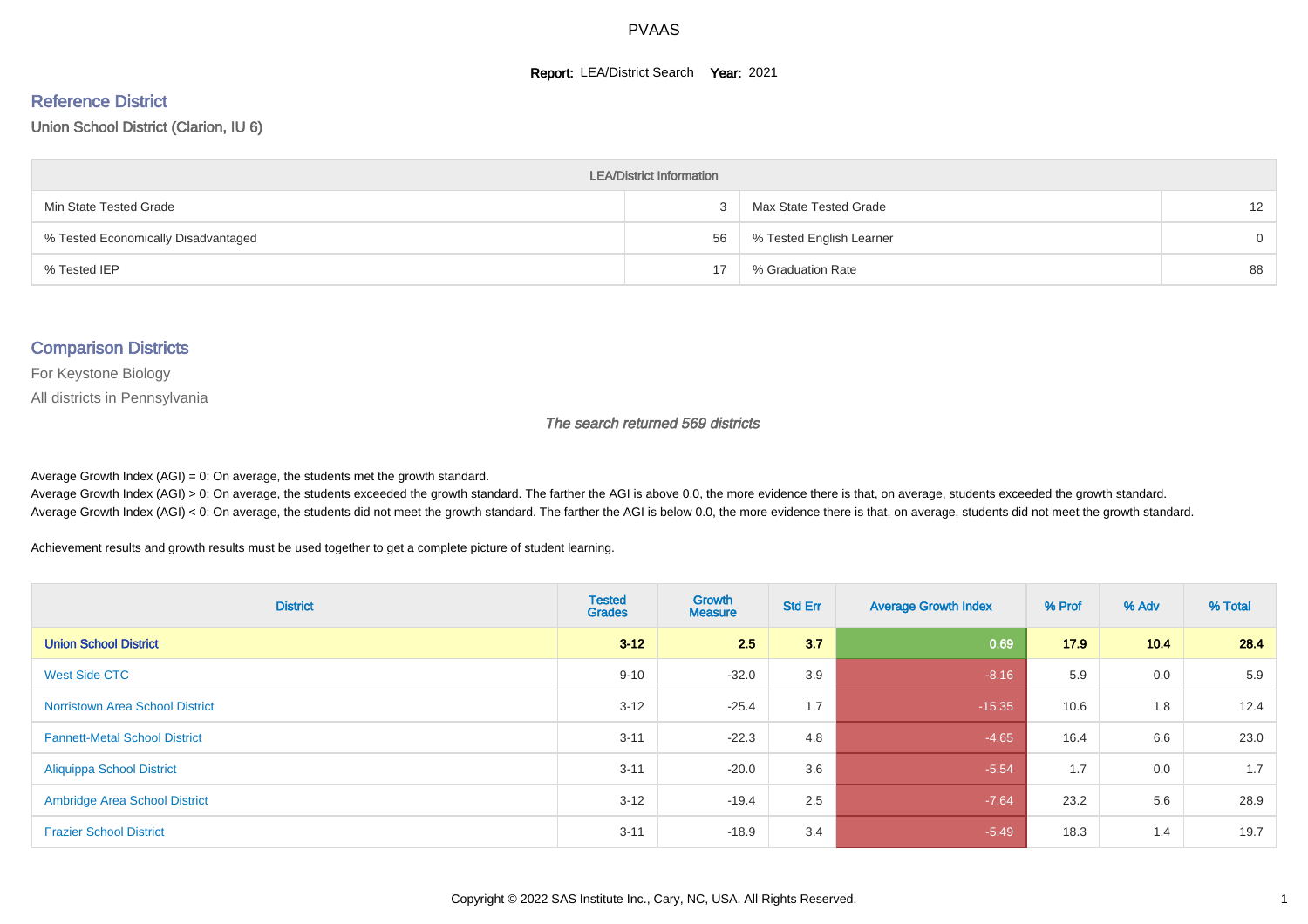| <b>District</b>                                    | <b>Tested</b><br><b>Grades</b> | <b>Growth</b><br><b>Measure</b> | <b>Std Err</b> | <b>Average Growth Index</b> | % Prof | % Adv   | % Total |
|----------------------------------------------------|--------------------------------|---------------------------------|----------------|-----------------------------|--------|---------|---------|
| <b>Union School District</b>                       | $3 - 12$                       | 2.5                             | 3.7            | 0.69                        | 17.9   | 10.4    | 28.4    |
| <b>Big Beaver Falls Area School District</b>       | $3 - 11$                       | $-17.9$                         | 2.8            | $-6.27$                     | 9.4    | 2.8     | 12.2    |
| <b>Muhlenberg School District</b>                  | $3 - 10$                       | $-17.8$                         | 1.9            | $-9.34$                     | 12.4   | 4.6     | 17.0    |
| <b>York City School District</b>                   | $3-12$                         | $-17.7$                         | 1.8            | $-10.05$                    | 3.2    | 0.7     | 3.9     |
| <b>Cheltenham School District</b>                  | $3 - 11$                       | $-17.6$                         | 2.0            | $-8.74$                     | 24.4   | 8.3     | 32.6    |
| Imhotep Institute Charter High School              | $9 - 11$                       | $-17.6$                         | 5.8            | $-3.03$                     | 15.4   | 0.0     | 15.4    |
| <b>Williamsburg Community School District</b>      | $3 - 11$                       | $-16.9$                         | 4.1            | $-4.14$                     | 22.4   | $0.0\,$ | 22.4    |
| <b>Allentown City School District</b>              | $3 - 12$                       | $-16.9$                         | 1.4            | $-12.37$                    | 5.9    | 0.4     | 6.3     |
| <b>Chartiers-Houston School District</b>           | $3 - 10$                       | $-16.5$                         | 3.5            | $-4.79$                     | 26.3   | 6.6     | 32.9    |
| Meyersdale Area School District                    | $3 - 11$                       | $-16.1$                         | 3.3            | $-4.94$                     | 20.3   | 5.8     | 26.1    |
| <b>Washington School District</b>                  | $3 - 11$                       | $-15.9$                         | 2.9            | $-5.44$                     | 12.9   | 1.7     | 14.7    |
| <b>North Hills School District</b>                 | $3 - 11$                       | $-15.8$                         | 1.8            | $-8.84$                     | 26.4   | 19.8    | 46.2    |
| La Academia Partnership Charter School             | $6 - 11$                       | $-15.5$                         | 5.7            | $-2.70$                     | 2.3    | 0.0     | 2.3     |
| <b>Turkeyfoot Valley Area School District</b>      | $3 - 12$                       | $-15.4$                         | 5.8            | $-2.66$                     | 3.8    | $3.8\,$ | 7.6     |
| <b>Lincoln Park Performing Arts Charter School</b> | $7 - 11$                       | $-14.9$                         | 2.7            | $-5.45$                     | 39.3   | 8.9     | 48.2    |
| Philadelphia Academy Charter School                | $3 - 11$                       | $-14.7$                         | 2.7            | $-5.42$                     | 21.6   | 3.9     | 25.5    |
| <b>Hanover Area School District</b>                | $3 - 11$                       | $-14.7$                         | 4.7            | $-3.13$                     | 12.1   | 3.0     | 15.2    |
| <b>Executive Education Academy Charter School</b>  | $3 - 10$                       | $-14.6$                         | 3.0            | $-4.81$                     | 8.5    | $1.2$   | 9.8     |
| <b>Shade-Central City School District</b>          | $3 - 11$                       | $-14.6$                         | 4.0            | $-3.68$                     | 9.6    | 0.0     | 9.6     |
| <b>Northwestern School District</b>                | $3 - 11$                       | $-14.6$                         | 3.2            | $-4.51$                     | 32.5   | 13.7    | 46.2    |
| <b>Butler Area School District</b>                 | $3 - 11$                       | $-14.1$                         | 1.5            | $-9.60$                     | 26.4   | 11.1    | 37.5    |
| <b>Greater Latrobe School District</b>             | $3 - 11$                       | $-14.1$                         | 2.0            | $-7.14$                     | 41.0   | 12.6    | 53.6    |
| <b>California Area School District</b>             | $3 - 10$                       | $-13.7$                         | 4.5            | $-3.06$                     | 41.7   | 16.7    | 58.3    |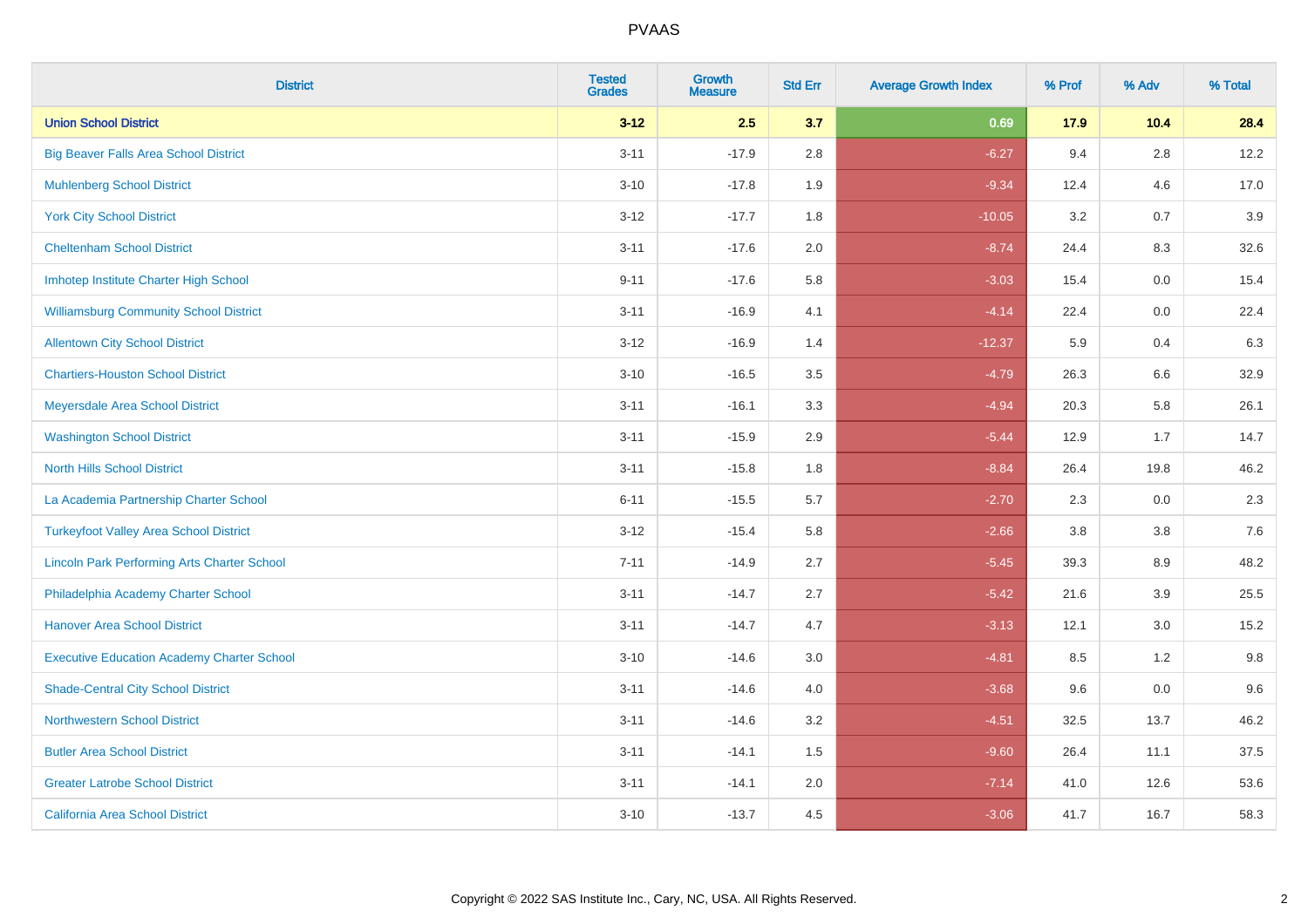| <b>District</b>                                | <b>Tested</b><br><b>Grades</b> | Growth<br><b>Measure</b> | <b>Std Err</b> | <b>Average Growth Index</b> | % Prof | % Adv   | % Total |
|------------------------------------------------|--------------------------------|--------------------------|----------------|-----------------------------|--------|---------|---------|
| <b>Union School District</b>                   | $3 - 12$                       | 2.5                      | 3.7            | 0.69                        | 17.9   | 10.4    | 28.4    |
| <b>New Castle Area School District</b>         | $3 - 12$                       | $-13.6$                  | 2.3            | $-5.99$                     | 17.6   | 2.0     | 19.5    |
| <b>Central Fulton School District</b>          | $3 - 11$                       | $-13.3$                  | 3.2            | $-4.20$                     | 18.1   | 9.7     | 27.8    |
| <b>Panther Valley School District</b>          | $3 - 12$                       | $-13.3$                  | $3.2\,$        | $-4.10$                     | 31.5   | 4.1     | 35.6    |
| <b>Greenville Area School District</b>         | $3 - 11$                       | $-13.2$                  | 3.0            | $-4.45$                     | 32.1   | 4.6     | 36.7    |
| Morrisville Borough School District            | $3 - 11$                       | $-13.1$                  | 3.7            | $-3.52$                     | 4.9    | 1.6     | 6.6     |
| <b>Tussey Mountain School District</b>         | $3 - 12$                       | $-13.0$                  | 3.3            | $-3.93$                     | 11.1   | $3.2\,$ | 14.3    |
| <b>Riverview School District</b>               | $3 - 11$                       | $-13.0$                  | 4.0            | $-3.29$                     | 43.1   | 7.8     | 51.0    |
| <b>Pittsburgh School District</b>              | $3 - 11$                       | $-13.0$                  | 1.1            | $-12.25$                    | 16.1   | 6.5     | 22.6    |
| <b>Tacony Academy Charter School</b>           | $3 - 11$                       | $-12.9$                  | 3.3            | $-3.90$                     | 8.6    | 1.4     | 10.0    |
| <b>Central Cambria School District</b>         | $3 - 11$                       | $-12.7$                  | 2.3            | $-5.61$                     | 19.4   | 7.4     | 26.9    |
| <b>Neshannock Township School District</b>     | $3 - 10$                       | $-12.5$                  | 2.7            | $-4.73$                     | 29.0   | 13.0    | 42.0    |
| <b>Ellwood City Area School District</b>       | $3 - 11$                       | $-12.5$                  | 3.1            | $-4.00$                     | 26.7   | 8.7     | 35.4    |
| <b>Southmoreland School District</b>           | $3 - 11$                       | $-12.5$                  | 3.1            | $-4.04$                     | 33.3   | 15.5    | 48.8    |
| <b>Wilkes-Barre Area School District</b>       | $3 - 11$                       | $-12.4$                  | 2.4            | $-5.18$                     | 14.2   | 3.7     | 17.9    |
| <b>Hanover Public School District</b>          | $3 - 11$                       | $-12.4$                  | 2.7            | $-4.50$                     | 22.7   | 6.2     | 28.9    |
| <b>Girard School District</b>                  | $3 - 11$                       | $-12.3$                  | 2.6            | $-4.76$                     | 29.7   | 18.9    | 48.6    |
| <b>Dunmore School District</b>                 | $3 - 11$                       | $-12.2$                  | 2.7            | $-4.51$                     | 15.0   | 5.3     | 20.4    |
| <b>Mcguffey School District</b>                | $3 - 11$                       | $-12.1$                  | 3.0            | $-4.06$                     | 12.8   | 5.9     | 18.6    |
| Jefferson-Morgan School District               | $3 - 10$                       | $-12.0$                  | 3.9            | $-3.09$                     | 28.6   | 6.1     | 34.7    |
| <b>West Mifflin Area School District</b>       | $3 - 12$                       | $-11.9$                  | 2.5            | $-4.77$                     | 15.9   | 4.0     | 19.9    |
| <b>Windber Area School District</b>            | $3 - 11$                       | $-11.9$                  | 3.0            | $-3.94$                     | 41.0   | 10.3    | 51.3    |
| Lehigh Valley Charter High School For The Arts | $9 - 10$                       | $-11.8$                  | 2.5            | $-4.76$                     | 28.9   | 5.7     | 34.6    |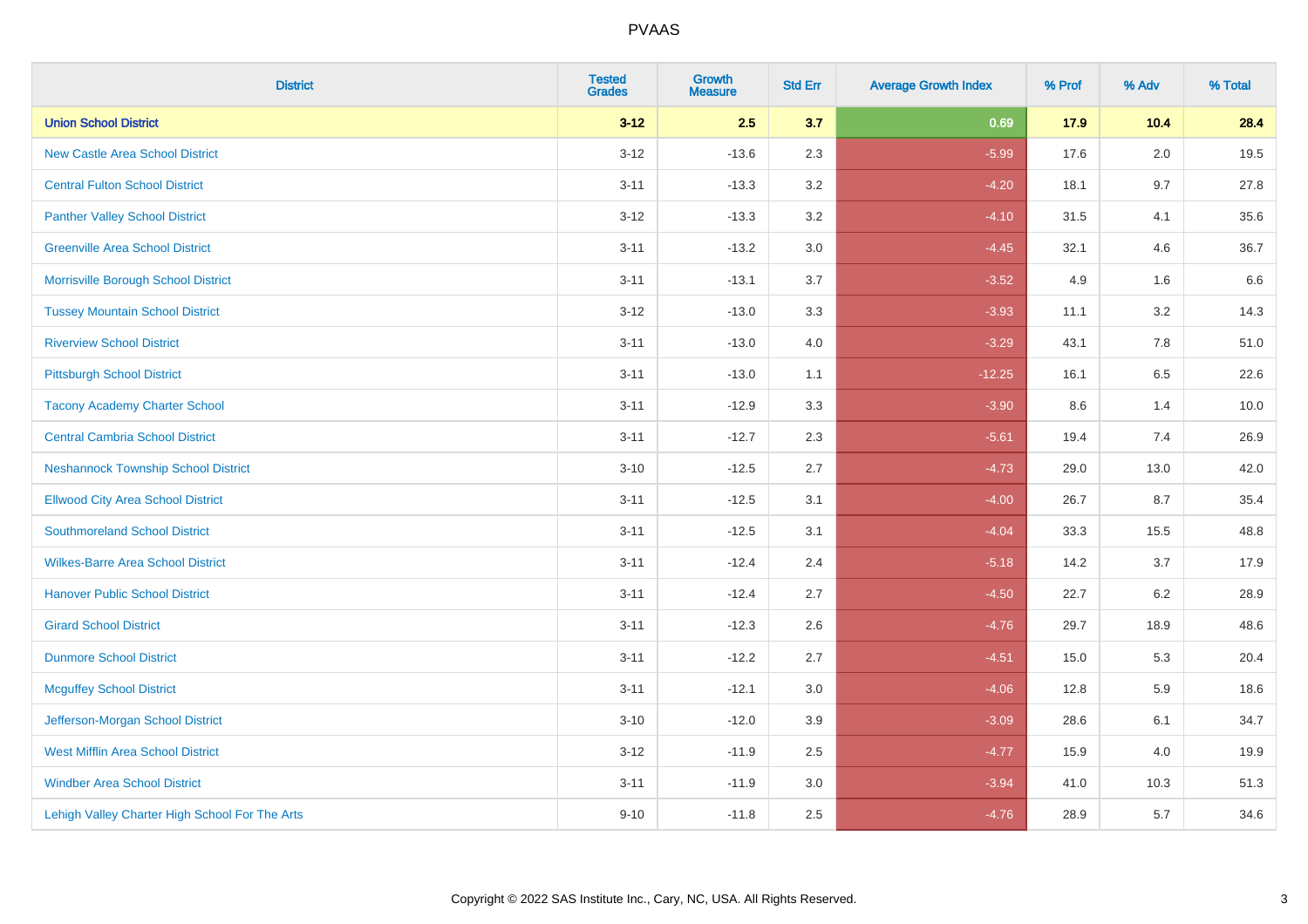| <b>District</b>                               | <b>Tested</b><br><b>Grades</b> | Growth<br><b>Measure</b> | <b>Std Err</b> | <b>Average Growth Index</b> | % Prof | % Adv   | % Total |
|-----------------------------------------------|--------------------------------|--------------------------|----------------|-----------------------------|--------|---------|---------|
| <b>Union School District</b>                  | $3 - 12$                       | 2.5                      | 3.7            | 0.69                        | 17.9   | 10.4    | 28.4    |
| <b>Derry Area School District</b>             | $3 - 11$                       | $-11.8$                  | 2.6            | $-4.53$                     | 34.8   | 6.1     | 40.9    |
| <b>Moniteau School District</b>               | $3 - 11$                       | $-11.8$                  | 2.9            | $-4.07$                     | 22.6   | $5.0\,$ | 27.6    |
| Jefferson County-Dubois AVTS                  | $9 - 11$                       | $-11.7$                  | 3.1            | $-3.72$                     | 17.6   | $2.8\,$ | 20.4    |
| <b>Williamsport Area School District</b>      | $3 - 11$                       | $-11.7$                  | 1.4            | $-8.29$                     | 18.2   | 10.5    | 28.7    |
| <b>Forbes Road School District</b>            | $3 - 11$                       | $-11.5$                  | 4.7            | $-2.43$                     | 23.1   | 10.3    | 33.3    |
| <b>Old Forge School District</b>              | $3 - 12$                       | $-11.3$                  | 3.1            | $-3.62$                     | 28.6   | 13.2    | 41.8    |
| <b>Burgettstown Area School District</b>      | $3 - 11$                       | $-11.2$                  | 3.2            | $-3.46$                     | 16.0   | 2.7     | 18.7    |
| <b>Mid Valley School District</b>             | $3 - 10$                       | $-11.1$                  | 2.7            | $-4.07$                     | 28.3   | 8.1     | 36.4    |
| Lackawanna Trail School District              | $3 - 10$                       | $-11.0$                  | 3.3            | $-3.35$                     | 13.1   | 18.0    | 31.2    |
| <b>York Co School Of Technology</b>           | $9 - 12$                       | $-10.9$                  | 1.6            | $-6.79$                     | 22.6   | 4.0     | 26.6    |
| <b>East Lycoming School District</b>          | $3 - 11$                       | $-10.9$                  | 2.1            | $-5.08$                     | 22.5   | 8.2     | 30.8    |
| Jim Thorpe Area School District               | $3 - 11$                       | $-10.9$                  | 2.4            | $-4.48$                     | 19.5   | 6.0     | 25.5    |
| <b>Ligonier Valley School District</b>        | $3 - 11$                       | $-10.8$                  | 3.1            | $-3.43$                     | 34.1   | 5.8     | 39.9    |
| <b>General Mclane School District</b>         | $3 - 11$                       | $-10.7$                  | 2.4            | $-4.40$                     | 34.0   | 15.6    | 49.6    |
| <b>Mohawk Area School District</b>            | $3 - 11$                       | $-10.5$                  | 2.8            | $-3.75$                     | 35.1   | 10.6    | 45.7    |
| <b>Kennett Consolidated School District</b>   | $3 - 11$                       | $-10.4$                  | 1.7            | $-6.27$                     | 28.7   | 14.0    | 42.7    |
| <b>Commodore Perry School District</b>        | $3 - 11$                       | $-10.4$                  | 4.5            | $-2.30$                     | 29.4   | 5.9     | 35.3    |
| <b>Hempfield Area School District</b>         | $3 - 12$                       | $-10.2$                  | 1.6            | $-6.37$                     | 28.1   | 19.2    | 47.3    |
| <b>Scranton School District</b>               | $3 - 12$                       | $-10.1$                  | 2.5            | $-4.04$                     | 20.0   | 7.7     | 27.7    |
| <b>Milton Area School District</b>            | $3 - 11$                       | $-10.1$                  | 2.5            | $-4.04$                     | 23.0   | 11.3    | 34.2    |
| <b>Lancaster School District</b>              | $3 - 12$                       | $-10.0$                  | 1.4            | $-7.22$                     | 9.0    | 3.9     | 12.8    |
| <b>Clarion-Limestone Area School District</b> | $3 - 12$                       | $-10.0$                  | 3.6            | $-2.76$                     | 28.3   | 20.0    | 48.3    |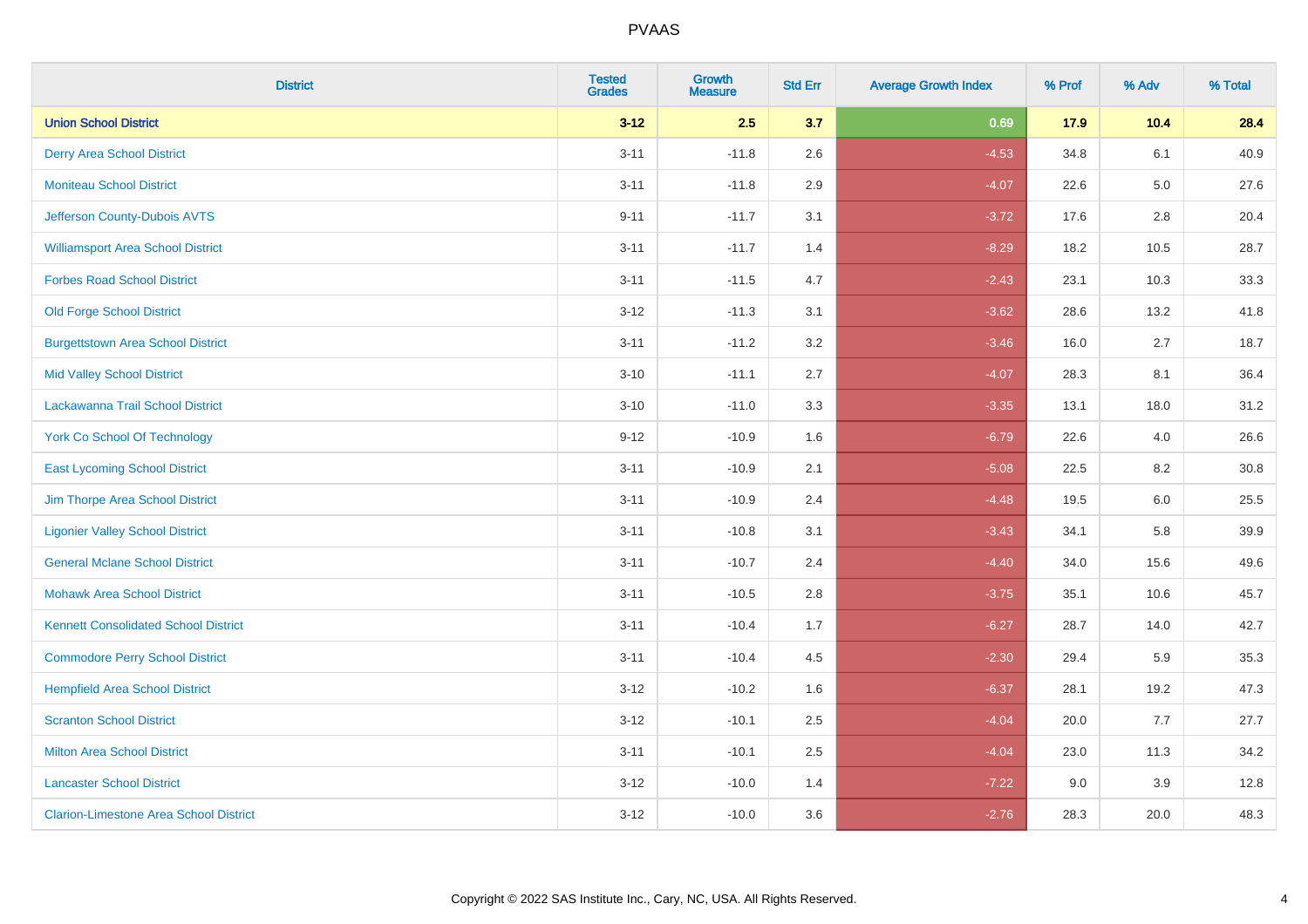| <b>District</b>                                | <b>Tested</b><br><b>Grades</b> | Growth<br><b>Measure</b> | <b>Std Err</b> | <b>Average Growth Index</b> | % Prof | % Adv | % Total |
|------------------------------------------------|--------------------------------|--------------------------|----------------|-----------------------------|--------|-------|---------|
| <b>Union School District</b>                   | $3 - 12$                       | 2.5                      | 3.7            | 0.69                        | 17.9   | 10.4  | 28.4    |
| <b>Deer Lakes School District</b>              | $3 - 11$                       | $-10.0$                  | 2.5            | $-4.02$                     | 27.7   | 9.9   | 37.6    |
| <b>Lawrence County CTC</b>                     | $10 - 11$                      | $-9.8$                   | 3.7            | $-2.68$                     | 7.3    | 0.0   | 7.3     |
| <b>Big Spring School District</b>              | $3 - 11$                       | $-9.8$                   | 2.3            | $-4.32$                     | 23.6   | 12.9  | 36.5    |
| <b>West York Area School District</b>          | $3 - 12$                       | $-9.8$                   | 2.7            | $-3.57$                     | 21.9   | 10.9  | 32.8    |
| <b>Mastery Charter School - Gratz Campus</b>   | $7 - 10$                       | $-9.5$                   | 4.6            | $-2.09$                     | 0.0    | 3.4   | 3.4     |
| Jamestown Area School District                 | $3 - 11$                       | $-9.5$                   | 4.1            | $-2.33$                     | 41.5   | 4.9   | 46.3    |
| <b>Antietam School District</b>                | $3 - 10$                       | $-9.5$                   | 3.7            | $-2.57$                     | 20.9   | 1.5   | 22.4    |
| <b>Coatesville Area School District</b>        | $3 - 11$                       | $-9.5$                   | 1.6            | $-5.81$                     | 12.8   | 3.3   | 16.2    |
| <b>Plum Borough School District</b>            | $3 - 11$                       | $-9.4$                   | 2.4            | $-3.98$                     | 32.9   | 27.4  | 60.4    |
| Insight PA Cyber Charter School                | $3 - 11$                       | $-9.4$                   | 5.8            | $-1.62$                     | 25.6   | 4.6   | 30.2    |
| <b>Western Beaver County School District</b>   | $3 - 11$                       | $-9.3$                   | 4.2            | $-2.20$                     | 45.1   | 3.9   | 49.0    |
| <b>Carbon Career &amp; Technical Institute</b> | $9 - 11$                       | $-9.3$                   | 3.2            | $-2.92$                     | 19.6   | 2.2   | 21.7    |
| <b>Chartiers Valley School District</b>        | $3 - 11$                       | $-9.1$                   | 2.1            | $-4.23$                     | 20.7   | 17.4  | 38.0    |
| <b>South Park School District</b>              | $3 - 11$                       | $-8.8$                   | 2.5            | $-3.46$                     | 28.1   | 17.0  | 45.2    |
| <b>Grove City Area School District</b>         | $3 - 12$                       | $-8.8$                   | 2.3            | $-3.89$                     | 25.6   | 16.4  | 42.0    |
| <b>Trinity Area School District</b>            | $3 - 11$                       | $-8.7$                   | 1.8            | $-4.87$                     | 20.9   | 9.8   | 30.8    |
| <b>Union City Area School District</b>         | $3 - 12$                       | $-8.7$                   | 3.3            | $-2.59$                     | 29.7   | 10.9  | 40.6    |
| <b>Shanksville-Stonycreek School District</b>  | $3 - 10$                       | $-8.6$                   | 5.5            | $-1.55$                     | 17.6   | 23.5  | 41.2    |
| Southern Columbia Area School District         | $3 - 11$                       | $-8.5$                   | 3.0            | $-2.83$                     | 30.5   | 12.8  | 43.3    |
| <b>Interboro School District</b>               | $3 - 12$                       | $-8.4$                   | 2.0            | $-4.27$                     | 27.6   | 6.4   | 34.1    |
| <b>Montoursville Area School District</b>      | $3 - 12$                       | $-8.4$                   | 2.6            | $-3.17$                     | 38.8   | 18.2  | 57.0    |
| Salisbury-Elk Lick School District             | $3 - 11$                       | $-8.4$                   | 5.8            | $-1.45$                     | 33.3   | 5.6   | 38.9    |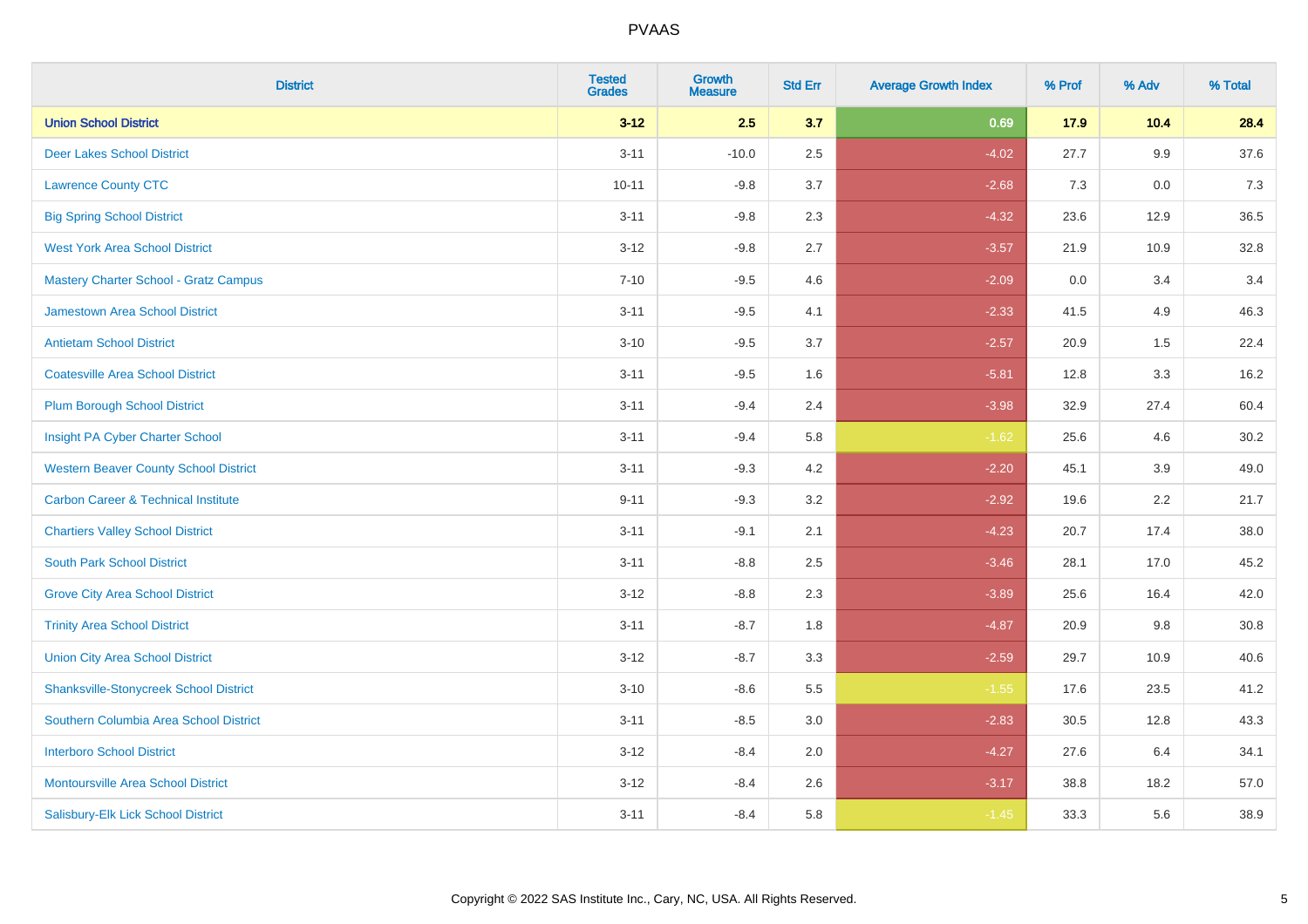| <b>District</b>                               | <b>Tested</b><br><b>Grades</b> | <b>Growth</b><br><b>Measure</b> | <b>Std Err</b> | <b>Average Growth Index</b> | % Prof | % Adv   | % Total |
|-----------------------------------------------|--------------------------------|---------------------------------|----------------|-----------------------------|--------|---------|---------|
| <b>Union School District</b>                  | $3 - 12$                       | 2.5                             | 3.7            | 0.69                        | 17.9   | 10.4    | 28.4    |
| <b>Shikellamy School District</b>             | $3 - 10$                       | $-8.3$                          | 2.4            | $-3.42$                     | 20.8   | 18.5    | 39.2    |
| <b>Achievement House Charter School</b>       | $7 - 11$                       | $-8.2$                          | 3.6            | $-2.28$                     | 16.7   | 2.8     | 19.4    |
| <b>Pittston Area School District</b>          | $3 - 11$                       | $-8.2$                          | 2.2            | $-3.75$                     | 26.7   | 14.8    | 41.5    |
| <b>West Greene School District</b>            | $3 - 11$                       | $-8.1$                          | 3.9            | $-2.08$                     | 31.0   | 11.9    | 42.9    |
| Boys Latin Of Philadelphia Charter School     | $6 - 12$                       | $-8.0$                          | 2.7            | $-3.02$                     | 1.4    | 0.0     | 1.4     |
| <b>Jenkintown School District</b>             | $3 - 11$                       | $-7.9$                          | 4.1            | $-1.92$                     | 34.1   | 27.3    | 61.4    |
| <b>Mount Carmel Area School District</b>      | $3 - 11$                       | $-7.9$                          | 2.3            | $-3.38$                     | 18.2   | 4.4     | 22.6    |
| Philadelphia City School District             | $3 - 12$                       | $-7.8$                          | 0.6            | $-13.43$                    | 16.4   | 6.5     | 22.9    |
| <b>Somerset Area School District</b>          | $3 - 11$                       | $-7.6$                          | 2.4            | $-3.17$                     | 21.0   | 14.5    | 35.5    |
| <b>Octorara Area School District</b>          | $3 - 11$                       | $-7.5$                          | 3.2            | $-2.35$                     | 26.1   | 17.0    | 43.2    |
| <b>Redbank Valley School District</b>         | $3 - 11$                       | $-7.5$                          | 3.1            | $-2.41$                     | 12.4   | 10.6    | 23.1    |
| <b>Blairsville-Saltsburg School District</b>  | $3 - 11$                       | $-7.5$                          | 2.8            | $-2.67$                     | 20.1   | $8.2\,$ | 28.3    |
| <b>Bristol Township School District</b>       | $3 - 11$                       | $-7.4$                          | 1.4            | $-5.32$                     | 13.8   | 4.6     | 18.4    |
| <b>West Middlesex Area School District</b>    | $3 - 10$                       | $-7.4$                          | 3.5            | $-2.11$                     | 32.0   | 9.6     | 41.6    |
| Lincoln Leadership Academy Charter School     | $3 - 12$                       | $-7.4$                          | 3.7            | $-1.99$                     | 6.4    | 2.1     | 8.5     |
| Catasauqua Area School District               | $3 - 12$                       | $-7.3$                          | 2.8            | $-2.58$                     | 27.1   | 11.2    | 38.3    |
| <b>Innovative Arts Academy Charter School</b> | $6 - 11$                       | $-7.2$                          | 2.5            | $-2.83$                     | 2.0    | 0.0     | 2.0     |
| <b>Keystone Oaks School District</b>          | $3 - 11$                       | $-7.2$                          | 2.3            | $-3.14$                     | 30.0   | 11.1    | 41.0    |
| <b>Karns City Area School District</b>        | $3 - 11$                       | $-7.2$                          | 2.6            | $-2.71$                     | 26.4   | 20.8    | 47.2    |
| <b>Columbia-Montour AVTS</b>                  | $9 - 10$                       | $-7.1$                          | 2.8            | $-2.52$                     | 19.5   | 3.2     | 22.7    |
| <b>Carmichaels Area School District</b>       | $3 - 10$                       | $-7.0$                          | 3.1            | $-2.30$                     | 17.8   | 9.6     | 27.4    |
| <b>Sto-Rox School District</b>                | $3 - 10$                       | $-7.0$                          | 3.5            | $-1.99$                     | 3.2    | 0.0     | 3.2     |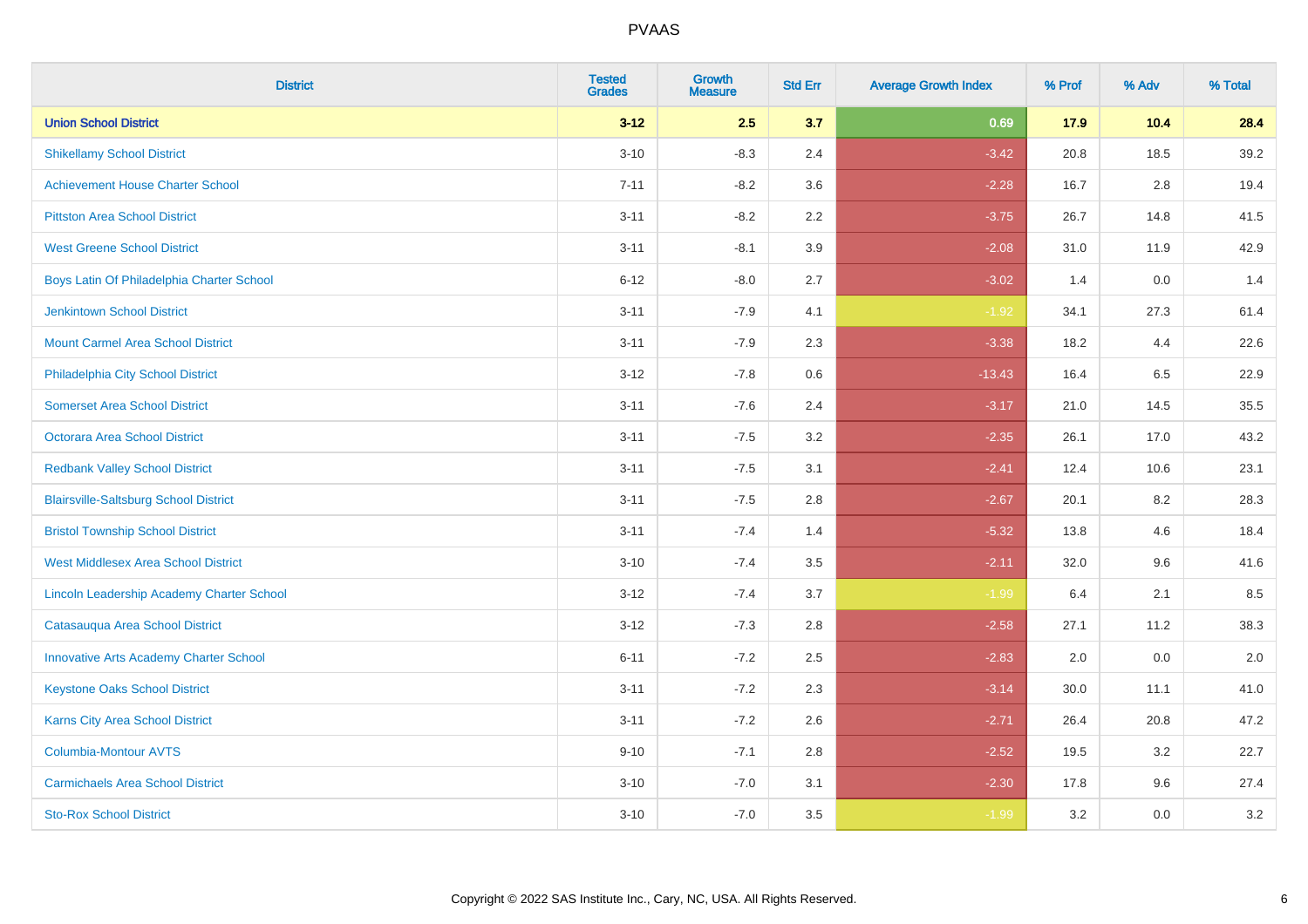| <b>District</b>                                        | <b>Tested</b><br><b>Grades</b> | Growth<br><b>Measure</b> | <b>Std Err</b> | <b>Average Growth Index</b> | % Prof | % Adv | % Total |
|--------------------------------------------------------|--------------------------------|--------------------------|----------------|-----------------------------|--------|-------|---------|
| <b>Union School District</b>                           | $3 - 12$                       | 2.5                      | 3.7            | 0.69                        | 17.9   | 10.4  | 28.4    |
| <b>Berwick Area School District</b>                    | $3 - 11$                       | $-6.9$                   | 2.4            | $-2.84$                     | 22.3   | 11.5  | 33.8    |
| <b>Richland School District</b>                        | $3 - 11$                       | $-6.9$                   | 2.6            | $-2.63$                     | 40.1   | 20.9  | 61.0    |
| <b>Greensburg Salem School District</b>                | $3 - 11$                       | $-6.9$                   | $2.2\,$        | $-3.06$                     | 30.3   | 13.3  | 43.6    |
| <b>Corry Area School District</b>                      | $3 - 11$                       | $-6.8$                   | 2.3            | $-3.01$                     | 24.0   | 8.8   | 32.8    |
| <b>Greater Nanticoke Area School District</b>          | $3 - 12$                       | $-6.8$                   | 2.6            | $-2.58$                     | 15.2   | 8.9   | 24.1    |
| <b>Millersburg Area School District</b>                | $3 - 11$                       | $-6.6$                   | 3.4            | $-1.92$                     | 24.1   | 10.3  | 34.5    |
| <b>Sharon City School District</b>                     | $3 - 11$                       | $-6.5$                   | 2.3            | $-2.79$                     | 13.1   | 5.0   | 18.1    |
| <b>Keystone Education Center Charter School</b>        | $3 - 12$                       | $-6.5$                   | 5.1            | $-1.28$                     | 0.0    | 0.0   | 0.0     |
| <b>Union Area School District</b>                      | $3 - 11$                       | $-6.5$                   | 3.8            | $-1.70$                     | 30.6   | 12.2  | 42.9    |
| Perseus House Charter School Of Excellence             | $6 - 11$                       | $-6.4$                   | 2.6            | $-2.50$                     | 0.9    | 0.0   | 0.9     |
| <b>East Allegheny School District</b>                  | $3 - 11$                       | $-6.4$                   | 3.0            | $-2.11$                     | 21.0   | 7.4   | 28.4    |
| <b>Conemaugh Valley School District</b>                | $3 - 12$                       | $-6.3$                   | 4.1            | $-1.54$                     | 23.7   | 5.1   | 28.8    |
| <b>Wellsboro Area School District</b>                  | $3 - 11$                       | $-6.3$                   | 3.0            | $-2.08$                     | 24.4   | 13.4  | 37.8    |
| <b>Freedom Area School District</b>                    | $3 - 11$                       | $-6.3$                   | 3.1            | $-2.04$                     | 22.9   | 8.4   | 31.3    |
| <b>Riverside School District</b>                       | $3 - 11$                       | $-6.2$                   | 2.7            | $-2.33$                     | 20.8   | 17.0  | 37.7    |
| <b>Environmental Charter School At Frick Park</b>      | $3-9$                          | $-6.2$                   | 3.7            | $-1.67$                     | 25.9   | 3.4   | 29.3    |
| <b>Avonworth School District</b>                       | $3 - 10$                       | $-6.2$                   | 2.3            | $-2.68$                     | 35.9   | 14.1  | 50.0    |
| <b>Eastern York School District</b>                    | $3 - 11$                       | $-6.2$                   | 2.3            | $-2.70$                     | 27.8   | 18.5  | 46.4    |
| <b>Chester Charter Scholars Academy Charter School</b> | $3 - 12$                       | $-6.2$                   | 3.3            | $-1.88$                     | 2.2    | 0.0   | 2.2     |
| <b>Yough School District</b>                           | $3 - 10$                       | $-6.2$                   | 2.7            | $-2.27$                     | 28.9   | 8.8   | 37.7    |
| <b>Cambria Heights School District</b>                 | $3 - 10$                       | $-6.2$                   | 2.9            | $-2.11$                     | 25.0   | 13.0  | 38.0    |
| <b>Ridgway Area School District</b>                    | $3 - 11$                       | $-6.1$                   | 4.0            | $-1.53$                     | 42.2   | 15.6  | 57.8    |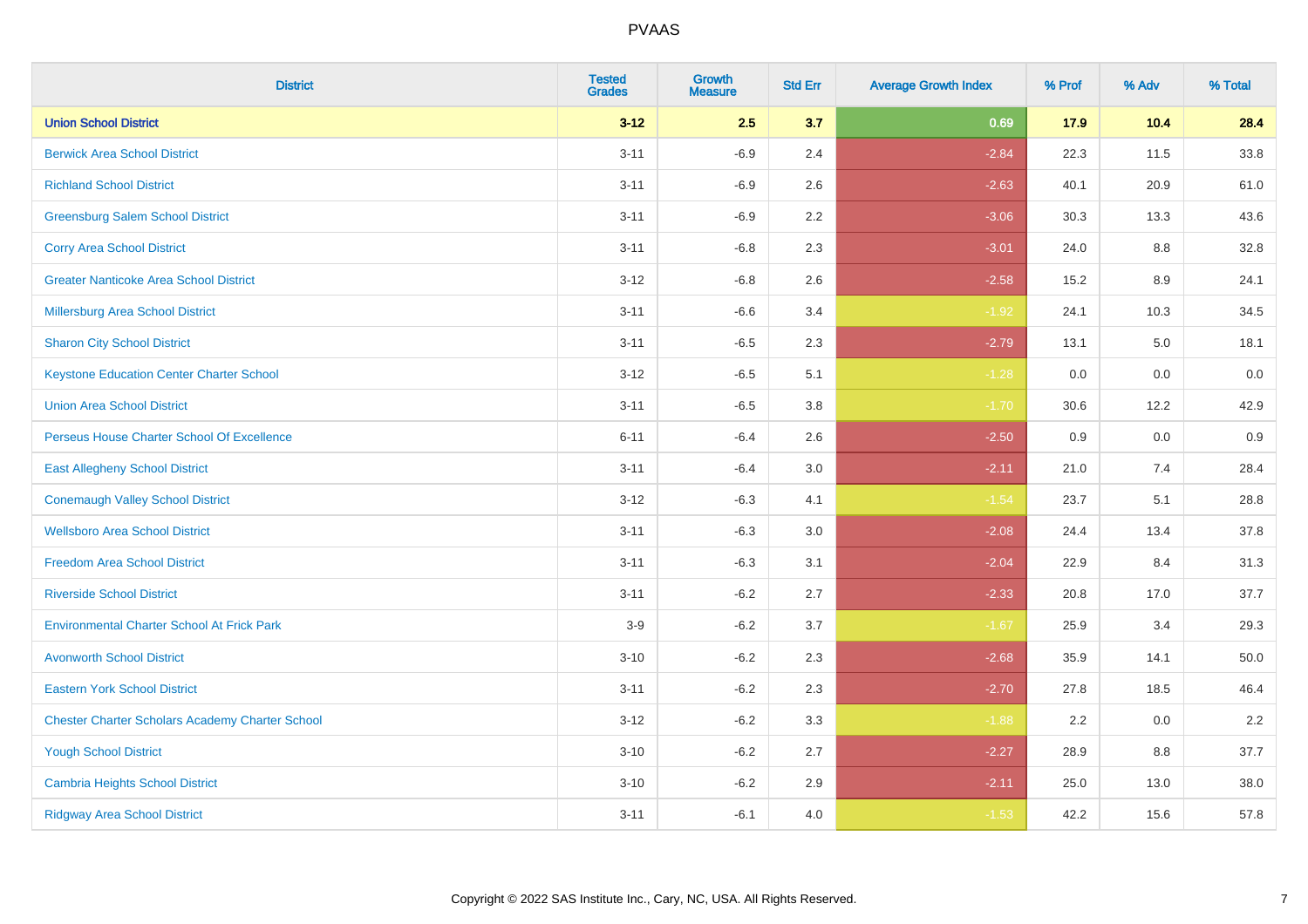| <b>District</b>                                 | <b>Tested</b><br><b>Grades</b> | <b>Growth</b><br><b>Measure</b> | <b>Std Err</b> | <b>Average Growth Index</b> | % Prof | % Adv | % Total |
|-------------------------------------------------|--------------------------------|---------------------------------|----------------|-----------------------------|--------|-------|---------|
| <b>Union School District</b>                    | $3 - 12$                       | 2.5                             | 3.7            | 0.69                        | 17.9   | 10.4  | 28.4    |
| <b>Montour School District</b>                  | $3 - 11$                       | $-6.1$                          | 2.1            | $-2.95$                     | 31.8   | 23.6  | 55.3    |
| <b>Elk Lake School District</b>                 | $3 - 11$                       | $-6.1$                          | 2.9            | $-2.12$                     | 26.3   | 11.6  | 37.9    |
| Mifflinburg Area School District                | $3 - 11$                       | $-6.0$                          | 2.1            | $-2.87$                     | 32.7   | 13.3  | 46.0    |
| <b>Gettysburg Area School District</b>          | $3 - 11$                       | $-6.0$                          | 2.0            | $-3.02$                     | 28.8   | 19.6  | 48.5    |
| <b>Westinghouse Arts Academy Charter School</b> | $9 - 10$                       | $-6.0$                          | 3.3            | $-1.81$                     | 20.2   | 8.9   | 29.1    |
| Southern Huntingdon County School District      | $3 - 11$                       | $-5.9$                          | 3.4            | $-1.76$                     | 32.8   | 4.9   | 37.7    |
| Lehigh Valley Academy Regional Charter School   | $3 - 11$                       | $-5.9$                          | 3.0            | $-1.98$                     | 20.0   | 7.7   | 27.7    |
| <b>Susquenita School District</b>               | $3 - 11$                       | $-5.9$                          | 2.6            | $-2.28$                     | 30.6   | 13.9  | 44.4    |
| <b>Bristol Borough School District</b>          | $3 - 12$                       | $-5.9$                          | 2.9            | $-2.00$                     | 27.8   | 3.3   | 31.1    |
| New Kensington-Arnold School District           | $3 - 11$                       | $-5.8$                          | 3.2            | $-1.80$                     | 10.8   | 1.2   | 12.0    |
| <b>Montgomery Area School District</b>          | $3 - 11$                       | $-5.8$                          | 3.2            | $-1.83$                     | 25.0   | 11.5  | 36.5    |
| <b>Weatherly Area School District</b>           | $3 - 11$                       | $-5.8$                          | 4.0            | $-1.44$                     | 32.1   | 8.9   | 41.1    |
| <b>Rochester Area School District</b>           | $3 - 11$                       | $-5.7$                          | 3.9            | $-1.45$                     | 14.9   | 2.1   | 17.0    |
| <b>Selinsgrove Area School District</b>         | $3 - 12$                       | $-5.7$                          | 2.1            | $-2.74$                     | 25.4   | 13.9  | 39.2    |
| <b>Harmony Area School District</b>             | $3 - 10$                       | $-5.7$                          | 5.0            | $-1.13$                     | 33.3   | 0.0   | 33.3    |
| Mechanicsburg Area School District              | $3 - 11$                       | $-5.7$                          | 1.6            | $-3.48$                     | 35.1   | 16.0  | 51.2    |
| Renaissance Academy Charter School              | $3 - 11$                       | $-5.6$                          | 3.1            | $-1.79$                     | 28.4   | 18.5  | 46.9    |
| <b>City CHS</b>                                 | $10 - 11$                      | $-5.6$                          | 2.4            | $-2.34$                     | 15.9   | 1.5   | 17.4    |
| <b>Millville Area School District</b>           | $3 - 12$                       | $-5.6$                          | 4.4            | $-1.26$                     | 31.4   | 11.4  | 42.9    |
| <b>Chambersburg Area School District</b>        | $3 - 11$                       | $-5.6$                          | 1.3            | $-4.42$                     | 24.2   | 15.2  | 39.4    |
| <b>Wyoming Valley West School District</b>      | $3 - 11$                       | $-5.5$                          | 2.3            | $-2.38$                     | 22.2   | 9.2   | 31.4    |
| <b>Elizabeth Forward School District</b>        | $3 - 11$                       | $-5.5$                          | 2.5            | $-2.25$                     | 32.2   | 12.8  | 45.0    |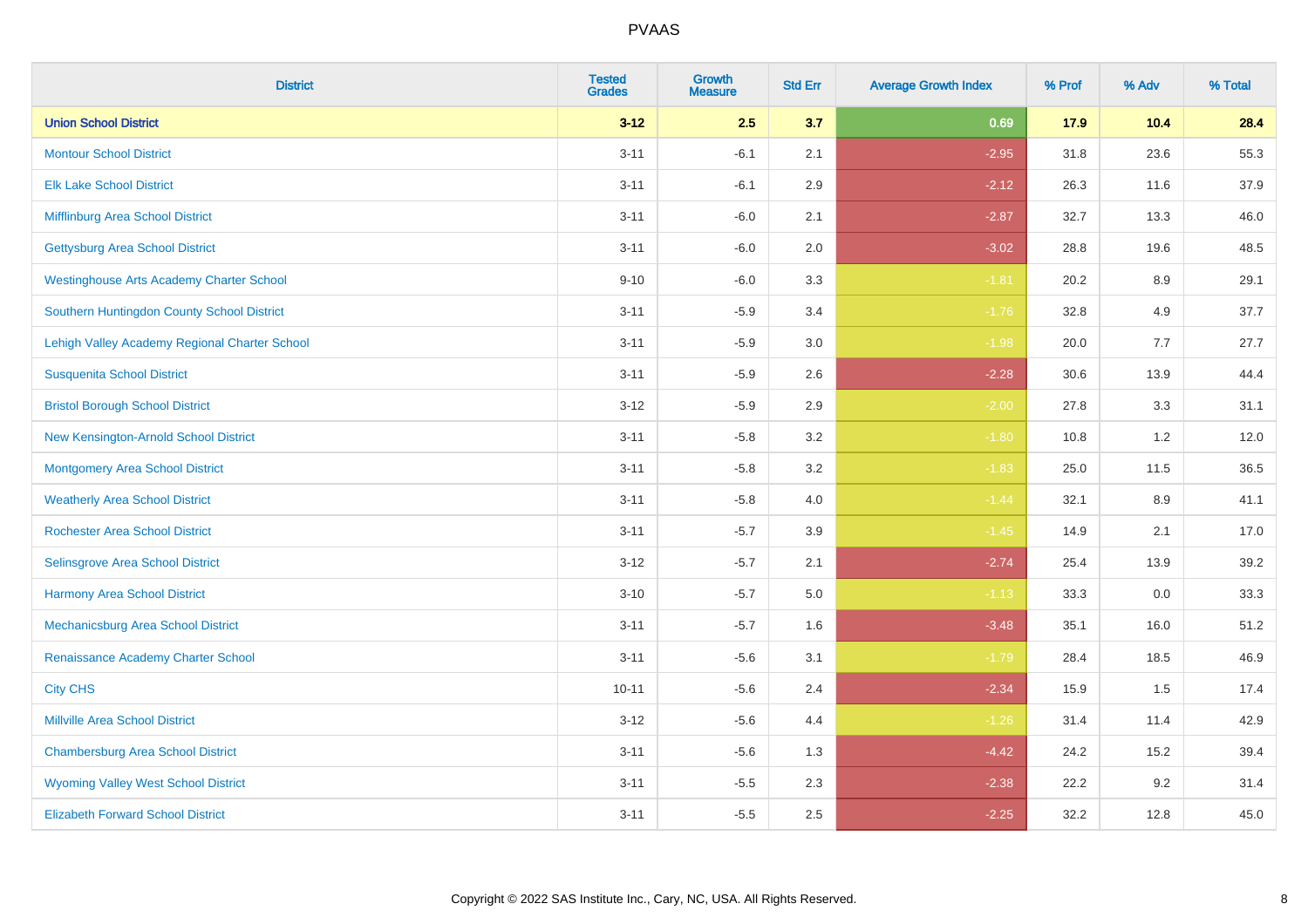| <b>District</b>                                                       | <b>Tested</b><br><b>Grades</b> | Growth<br><b>Measure</b> | <b>Std Err</b> | <b>Average Growth Index</b> | % Prof | % Adv | % Total |
|-----------------------------------------------------------------------|--------------------------------|--------------------------|----------------|-----------------------------|--------|-------|---------|
| <b>Union School District</b>                                          | $3 - 12$                       | 2.5                      | 3.7            | 0.69                        | 17.9   | 10.4  | 28.4    |
| <b>Wyoming Area School District</b>                                   | $3 - 10$                       | $-5.5$                   | 2.5            | $-2.21$                     | 32.0   | 9.6   | 41.6    |
| <b>Baldwin-Whitehall School District</b>                              | $3 - 11$                       | $-5.5$                   | 1.9            | $-2.93$                     | 32.0   | 14.7  | 46.7    |
| <b>Riverside Beaver County School District</b>                        | $3 - 11$                       | $-5.5$                   | 2.7            | $-2.03$                     | 35.8   | 23.2  | 59.0    |
| <b>Cornell School District</b>                                        | $3 - 11$                       | $-5.5$                   | 4.6            | $-1.20$                     | 11.3   | 3.2   | 14.5    |
| <b>Pottsgrove School District</b>                                     | $3 - 11$                       | $-5.5$                   | 2.0            | $-2.78$                     | 28.6   | 10.3  | 38.8    |
| <b>Mount Pleasant Area School District</b>                            | $3 - 11$                       | $-5.4$                   | 2.3            | $-2.37$                     | 33.3   | 8.7   | 42.0    |
| <b>North East School District</b>                                     | $3 - 11$                       | $-5.3$                   | 2.7            | $-1.97$                     | 31.7   | 24.8  | 56.4    |
| <b>Wissahickon School District</b>                                    | $3 - 10$                       | $-5.3$                   | 1.7            | $-3.14$                     | 27.5   | 29.0  | 56.6    |
| <b>Steelton-Highspire School District</b>                             | $3 - 11$                       | $-5.3$                   | 3.2            | $-1.65$                     | 13.9   | 0.0   | 13.9    |
| <b>Connellsville Area School District</b>                             | $3 - 11$                       | $-5.3$                   | 2.0            | $-2.67$                     | 24.2   | 5.0   | 29.1    |
| Schuylkill Haven Area School District                                 | $3 - 11$                       | $-5.3$                   | 2.7            | $-1.96$                     | 22.2   | 11.6  | 33.8    |
| <b>Central Dauphin School District</b>                                | $3 - 11$                       | $-5.2$                   | 1.2            | $-4.24$                     | 29.3   | 8.7   | 38.0    |
| <b>Carlisle Area School District</b>                                  | $3 - 11$                       | $-5.2$                   | 1.7            | $-2.99$                     | 28.0   | 19.3  | 47.3    |
| <b>Moshannon Valley School District</b>                               | $3 - 10$                       | $-5.1$                   | 4.6            | $-1.12$                     | 25.0   | 12.5  | 37.5    |
| <b>Southern Fulton School District</b>                                | $3 - 11$                       | $-5.1$                   | 4.0            | $-1.29$                     | 21.7   | 13.0  | 34.8    |
| Preparatory Charter School Of Mathematics, Science, Tech, And Careers | $9 - 10$                       | $-5.1$                   | 2.5            | $-2.03$                     | 6.3    | 1.4   | 7.7     |
| <b>Propel Charter School-Homestead</b>                                | $3 - 11$                       | $-5.0$                   | 3.9            | $-1.27$                     | 7.3    | 0.0   | 7.3     |
| <b>Northeast Bradford School District</b>                             | $3 - 10$                       | $-5.0$                   | 3.7            | $-1.35$                     | 30.6   | 4.8   | 35.5    |
| <b>Canon-Mcmillan School District</b>                                 | $3 - 11$                       | $-5.0$                   | 1.5            | $-3.25$                     | 30.8   | 28.5  | 59.3    |
| <b>Titusville Area School District</b>                                | $3 - 11$                       | $-5.0$                   | 2.5            | $-1.98$                     | 26.5   | 6.8   | 33.3    |
| <b>Cameron County School District</b>                                 | $3 - 12$                       | $-5.0$                   | 4.4            | $-1.12$                     | 34.9   | 4.8   | 39.7    |
| <b>Pottsville Area School District</b>                                | $3 - 12$                       | $-4.9$                   | 2.1            | $-2.36$                     | 21.8   | 7.9   | 29.6    |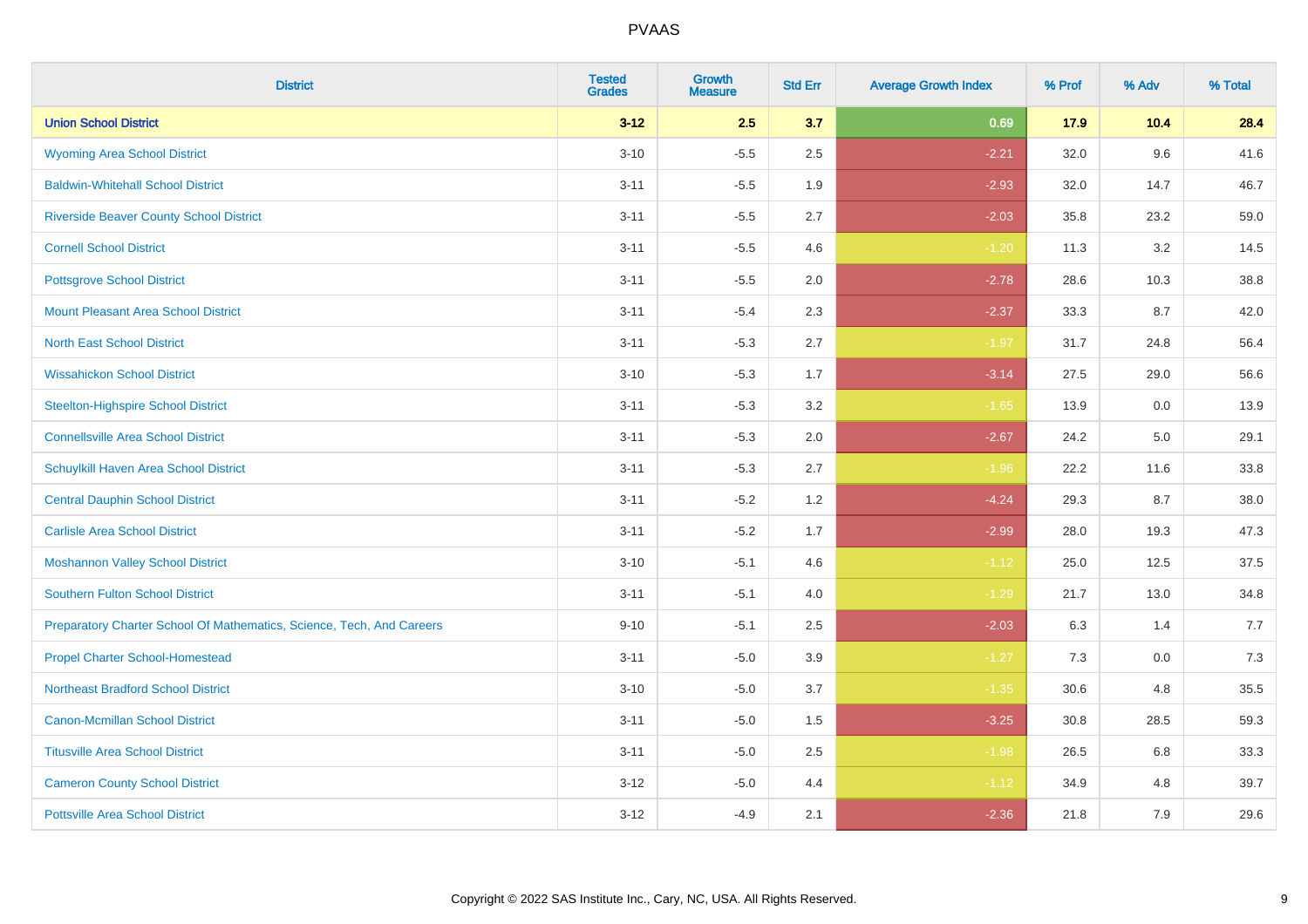| <b>District</b>                              | <b>Tested</b><br><b>Grades</b> | <b>Growth</b><br><b>Measure</b> | <b>Std Err</b> | <b>Average Growth Index</b> | % Prof | % Adv | % Total |
|----------------------------------------------|--------------------------------|---------------------------------|----------------|-----------------------------|--------|-------|---------|
| <b>Union School District</b>                 | $3 - 12$                       | 2.5                             | 3.7            | 0.69                        | 17.9   | 10.4  | 28.4    |
| East Stroudsburg Area School District        | $3 - 11$                       | $-4.9$                          | 1.4            | $-3.38$                     | 22.7   | 12.5  | 35.2    |
| North Schuylkill School District             | $3 - 11$                       | $-4.7$                          | 2.2            | $-2.16$                     | 20.2   | 11.7  | 31.9    |
| <b>Troy Area School District</b>             | $3 - 10$                       | $-4.7$                          | 3.2            | $-1.46$                     | 22.8   | 16.5  | 39.2    |
| <b>Shenandoah Valley School District</b>     | $3 - 11$                       | $-4.5$                          | 3.5            | $-1.29$                     | 14.3   | 0.0   | 14.3    |
| <b>Susquehanna Community School District</b> | $3 - 11$                       | $-4.5$                          | 3.8            | $-1.19$                     | 31.9   | 8.8   | 40.7    |
| Penn Cambria School District                 | $3 - 11$                       | $-4.5$                          | 2.4            | $-1.86$                     | 27.3   | 15.8  | 43.2    |
| <b>Erie City School District</b>             | $3 - 12$                       | $-4.5$                          | 1.4            | $-3.09$                     | 13.4   | 6.7   | 20.1    |
| <b>Bethlehem Area School District</b>        | $3 - 11$                       | $-4.5$                          | 1.1            | $-3.91$                     | 20.4   | 11.3  | 31.7    |
| <b>Bethel Park School District</b>           | $3 - 11$                       | $-4.4$                          | 1.7            | $-2.62$                     | 40.1   | 27.3  | 67.4    |
| <b>Governor Mifflin School District</b>      | $3 - 11$                       | $-4.4$                          | 1.6            | $-2.69$                     | 30.3   | 7.7   | 38.0    |
| Pocono Mountain School District              | $3 - 12$                       | $-4.3$                          | 1.8            | $-2.43$                     | 35.5   | 17.1  | 52.6    |
| <b>Quakertown Community School District</b>  | $3 - 12$                       | $-4.3$                          | 1.5            | $-2.79$                     | 33.8   | 20.1  | 53.8    |
| <b>Charleroi School District</b>             | $3 - 11$                       | $-4.3$                          | 2.7            | $-1.55$                     | 22.2   | 15.9  | 38.1    |
| <b>Woodland Hills School District</b>        | $3 - 12$                       | $-4.2$                          | 2.5            | $-1.66$                     | 10.1   | 1.4   | 11.5    |
| Urban Pathways 6-12 Charter School           | $6 - 11$                       | $-4.1$                          | 5.7            | $-0.72$                     | 0.0    | 0.0   | 0.0     |
| Southern Lehigh School District              | $3 - 11$                       | $-4.1$                          | 2.1            | $-1.94$                     | 39.3   | 28.0  | 67.2    |
| <b>Kiski Area School District</b>            | $3 - 11$                       | $-4.0$                          | 2.0            | $-1.99$                     | 23.1   | 18.2  | 41.3    |
| <b>Towanda Area School District</b>          | $3 - 11$                       | $-4.0$                          | 2.6            | $-1.52$                     | 24.8   | 9.9   | 34.8    |
| <b>Valley Grove School District</b>          | $3 - 10$                       | $-4.0$                          | 5.5            | $-0.72$                     | 68.4   | 15.8  | 84.2    |
| <b>Springfield Township School District</b>  | $3 - 11$                       | $-3.9$                          | 3.1            | $-1.27$                     | 37.2   | 30.8  | 68.1    |
| <b>Monessen City School District</b>         | $3 - 10$                       | $-3.9$                          | 5.6            | $-0.69$                     | 21.0   | 10.5  | 31.6    |
| <b>Dauphin County Technical School</b>       | $9 - 11$                       | $-3.9$                          | 2.3            | $-1.67$                     | 18.3   | 11.1  | 29.3    |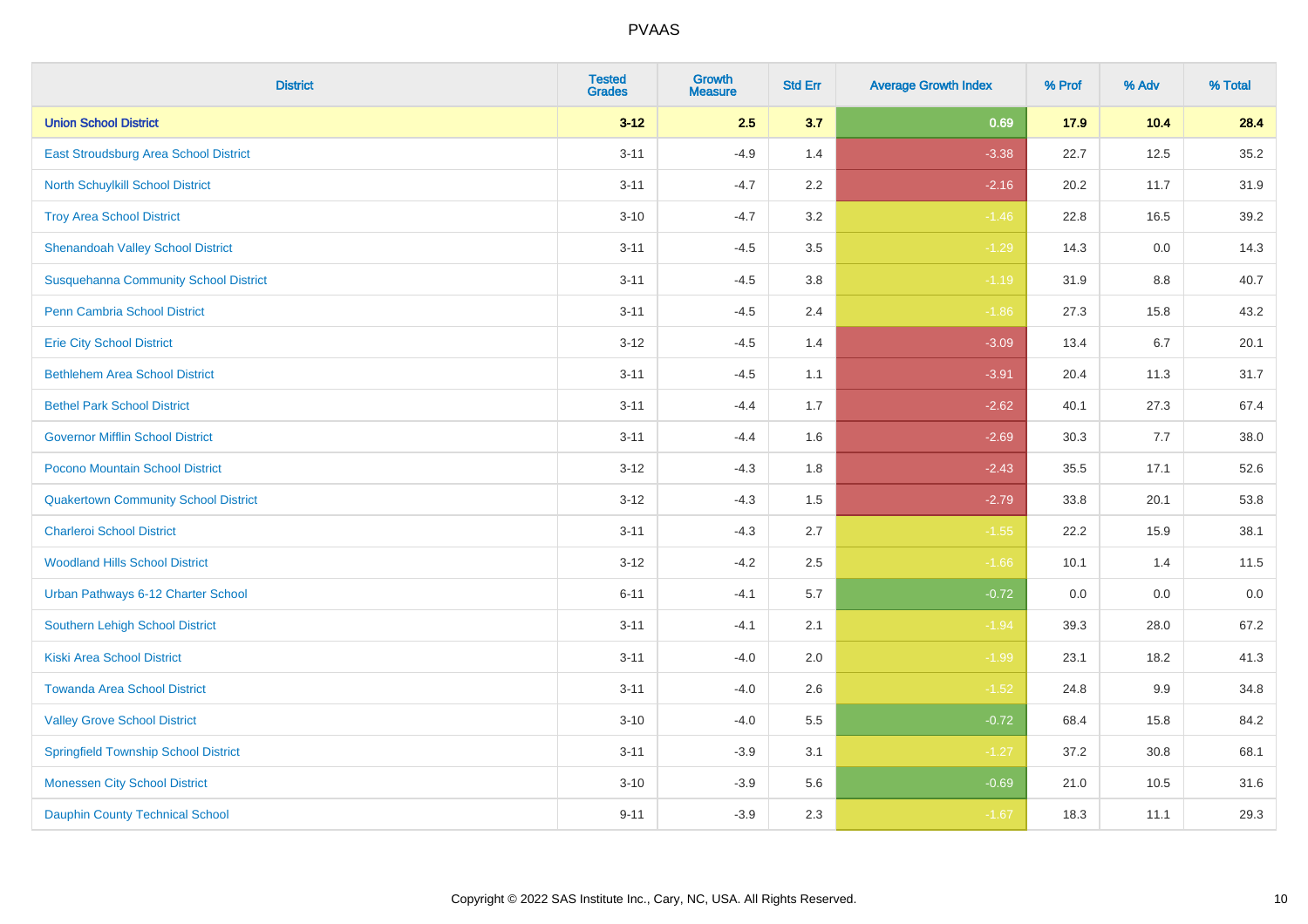| <b>District</b>                                         | <b>Tested</b><br><b>Grades</b> | Growth<br><b>Measure</b> | <b>Std Err</b> | <b>Average Growth Index</b> | % Prof | % Adv | % Total |
|---------------------------------------------------------|--------------------------------|--------------------------|----------------|-----------------------------|--------|-------|---------|
| <b>Union School District</b>                            | $3 - 12$                       | 2.5                      | 3.7            | 0.69                        | 17.9   | 10.4  | 28.4    |
| <b>Slippery Rock Area School District</b>               | $3 - 11$                       | $-3.8$                   | 2.5            | $-1.56$                     | 30.8   | 21.9  | 52.7    |
| <b>Universal Audenried Charter School</b>               | $9 - 11$                       | $-3.8$                   | 2.5            | $-1.53$                     | 3.0    | 0.5   | 3.5     |
| <b>Laurel Highlands School District</b>                 | $3 - 11$                       | $-3.8$                   | 2.3            | $-1.63$                     | 20.9   | 14.6  | 35.4    |
| <b>Franklin Area School District</b>                    | $3 - 11$                       | $-3.7$                   | 2.6            | $-1.43$                     | 30.5   | 5.9   | 36.4    |
| <b>Parkland School District</b>                         | $3 - 11$                       | $-3.7$                   | 1.2            | $-3.17$                     | 31.4   | 30.6  | 62.0    |
| <b>Chester-Upland School District</b>                   | $3 - 11$                       | $-3.6$                   | 2.6            | $-1.38$                     | 1.6    | 0.0   | 1.6     |
| <b>Sugar Valley Rural Charter School</b>                | $3 - 11$                       | $-3.6$                   | 3.7            | $-0.98$                     | 10.3   | 0.0   | 10.3    |
| <b>Owen J Roberts School District</b>                   | $3 - 11$                       | $-3.5$                   | 1.5            | $-2.27$                     | 36.8   | 24.4  | 61.2    |
| <b>Greater Johnstown School District</b>                | $3 - 11$                       | $-3.5$                   | 2.4            | $-1.45$                     | 10.3   | 1.3   | 11.5    |
| <b>Middletown Area School District</b>                  | $3 - 11$                       | $-3.4$                   | 2.4            | $-1.44$                     | 34.3   | 15.2  | 49.4    |
| <b>Propel Charter School-Montour</b>                    | $3 - 10$                       | $-3.4$                   | 3.6            | $-0.93$                     | 7.7    | 0.0   | 7.7     |
| <b>Mahanoy Area School District</b>                     | $3 - 10$                       | $-3.4$                   | 3.1            | $-1.07$                     | 21.4   | 8.6   | 30.0    |
| <b>Crestwood School District</b>                        | $3 - 11$                       | $-3.4$                   | 2.2            | $-1.52$                     | 33.1   | 21.7  | 54.9    |
| Center For Student Learning Charter School At Pennsbury | $6 - 12$                       | $-3.3$                   | 6.0            | $-0.55$                     | 23.1   | 0.0   | 23.1    |
| <b>Roberto Clemente Charter School</b>                  | $3 - 12$                       | $-3.3$                   | 4.1            | $-0.79$                     | 22.7   | 4.6   | 27.3    |
| <b>Pleasant Valley School District</b>                  | $3 - 11$                       | $-3.3$                   | 1.8            | $-1.80$                     | 28.5   | 10.4  | 39.0    |
| <b>Twin Valley School District</b>                      | $3 - 12$                       | $-3.2$                   | 1.9            | $-1.68$                     | 38.8   | 19.8  | 58.6    |
| <b>Northwest Area School District</b>                   | $3 - 10$                       | $-3.2$                   | 3.3            | $-0.97$                     | 30.4   | 13.0  | 43.5    |
| <b>Susq-Cyber Charter School</b>                        | $9 - 11$                       | $-3.2$                   | 5.8            | $-0.54$                     | 23.8   | 4.8   | 28.6    |
| <b>Oxford Area School District</b>                      | $3 - 11$                       | $-3.1$                   | 1.8            | $-1.77$                     | 27.5   | 14.5  | 42.0    |
| <b>Reynolds School District</b>                         | $3 - 10$                       | $-3.0$                   | 3.5            | $-0.87$                     | 27.3   | 9.1   | 36.4    |
| <b>KIPP Dubois Charter School</b>                       | $9 - 10$                       | $-3.0$                   | 3.1            | $-0.95$                     | 10.0   | 0.0   | 10.0    |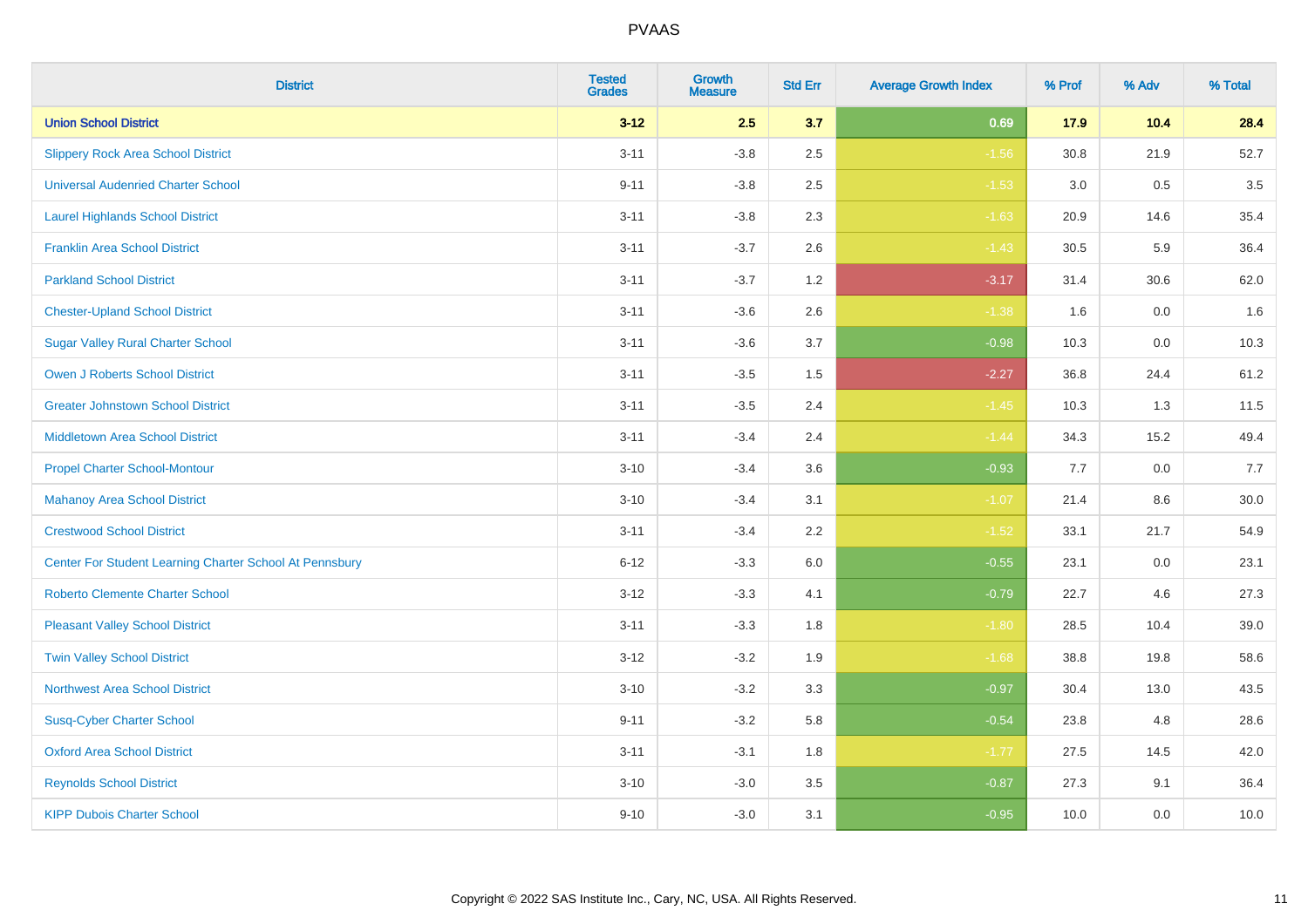| <b>District</b>                             | <b>Tested</b><br><b>Grades</b> | <b>Growth</b><br><b>Measure</b> | <b>Std Err</b> | <b>Average Growth Index</b> | % Prof | % Adv | % Total |
|---------------------------------------------|--------------------------------|---------------------------------|----------------|-----------------------------|--------|-------|---------|
| <b>Union School District</b>                | $3 - 12$                       | 2.5                             | 3.7            | 0.69                        | 17.9   | 10.4  | 28.4    |
| <b>Northgate School District</b>            | $3 - 11$                       | $-3.0$                          | 3.4            | $-0.85$                     | 35.6   | 6.8   | 42.4    |
| <b>Beaver Area School District</b>          | $3 - 10$                       | $-3.0$                          | 2.5            | $-1.16$                     | 25.8   | 27.8  | 53.6    |
| <b>Minersville Area School District</b>     | $3 - 11$                       | $-2.9$                          | 3.4            | $-0.86$                     | 27.4   | 9.7   | 37.1    |
| <b>Boyertown Area School District</b>       | $3 - 11$                       | $-2.9$                          | 1.4            | $-2.06$                     | 30.8   | 22.6  | 53.4    |
| <b>Bucks County Technical High School</b>   | $9 - 10$                       | $-2.9$                          | 2.2            | $-1.29$                     | 27.7   | 10.4  | 38.2    |
| <b>Rose Tree Media School District</b>      | $3 - 10$                       | $-2.8$                          | 2.1            | $-1.33$                     | 35.2   | 29.6  | 64.8    |
| <b>Carbondale Area School District</b>      | $3 - 10$                       | $-2.8$                          | 3.2            | $-0.87$                     | 27.5   | 2.9   | 30.4    |
| <b>Uniontown Area School District</b>       | $3 - 11$                       | $-2.8$                          | 3.1            | $-0.91$                     | 31.7   | 7.3   | 39.0    |
| <b>Dubois Area School District</b>          | $3 - 11$                       | $-2.8$                          | 2.0            | $-1.37$                     | 35.5   | 19.0  | 54.6    |
| <b>Tri-Valley School District</b>           | $3 - 10$                       | $-2.7$                          | 3.9            | $-0.69$                     | 31.0   | 9.5   | 40.5    |
| Hatboro-Horsham School District             | $3 - 11$                       | $-2.7$                          | 1.6            | $-1.65$                     | 27.9   | 17.9  | 45.8    |
| Hollidaysburg Area School District          | $3 - 11$                       | $-2.7$                          | 1.6            | $-1.64$                     | 32.6   | 15.2  | 47.8    |
| <b>Shamokin Area School District</b>        | $3 - 11$                       | $-2.6$                          | 2.5            | $-1.06$                     | 19.6   | 9.8   | 29.3    |
| <b>Nazareth Area School District</b>        | $3 - 11$                       | $-2.5$                          | 1.7            | $-1.53$                     | 29.2   | 24.6  | 53.8    |
| <b>Mount Union Area School District</b>     | $3 - 10$                       | $-2.5$                          | 2.8            | $-0.89$                     | 19.8   | 5.8   | 25.6    |
| Northwestern Lehigh School District         | $3 - 11$                       | $-2.4$                          | 2.1            | $-1.14$                     | 41.7   | 17.9  | 59.5    |
| <b>Wyomissing Area School District</b>      | $3 - 12$                       | $-2.4$                          | 2.6            | $-0.92$                     | 25.6   | 28.1  | 53.7    |
| <b>Southeastern Greene School District</b>  | $3 - 10$                       | $-2.3$                          | 4.4            | $-0.53$                     | 29.0   | 9.7   | 38.7    |
| <b>York Academy Regional Charter School</b> | $3 - 11$                       | $-2.3$                          | 4.4            | $-0.52$                     | 23.5   | 2.0   | 25.5    |
| <b>Conneaut School District</b>             | $3 - 12$                       | $-2.3$                          | 2.6            | $-0.91$                     | 27.4   | 9.7   | 37.1    |
| Mastery Charter School - Shoemaker Campus   | $7 - 10$                       | $-2.3$                          | 2.8            | $-0.81$                     | 10.1   | 3.7   | 13.8    |
| Northern Bedford County School District     | $3 - 11$                       | $-2.3$                          | 3.3            | $-0.69$                     | 26.2   | 16.9  | 43.1    |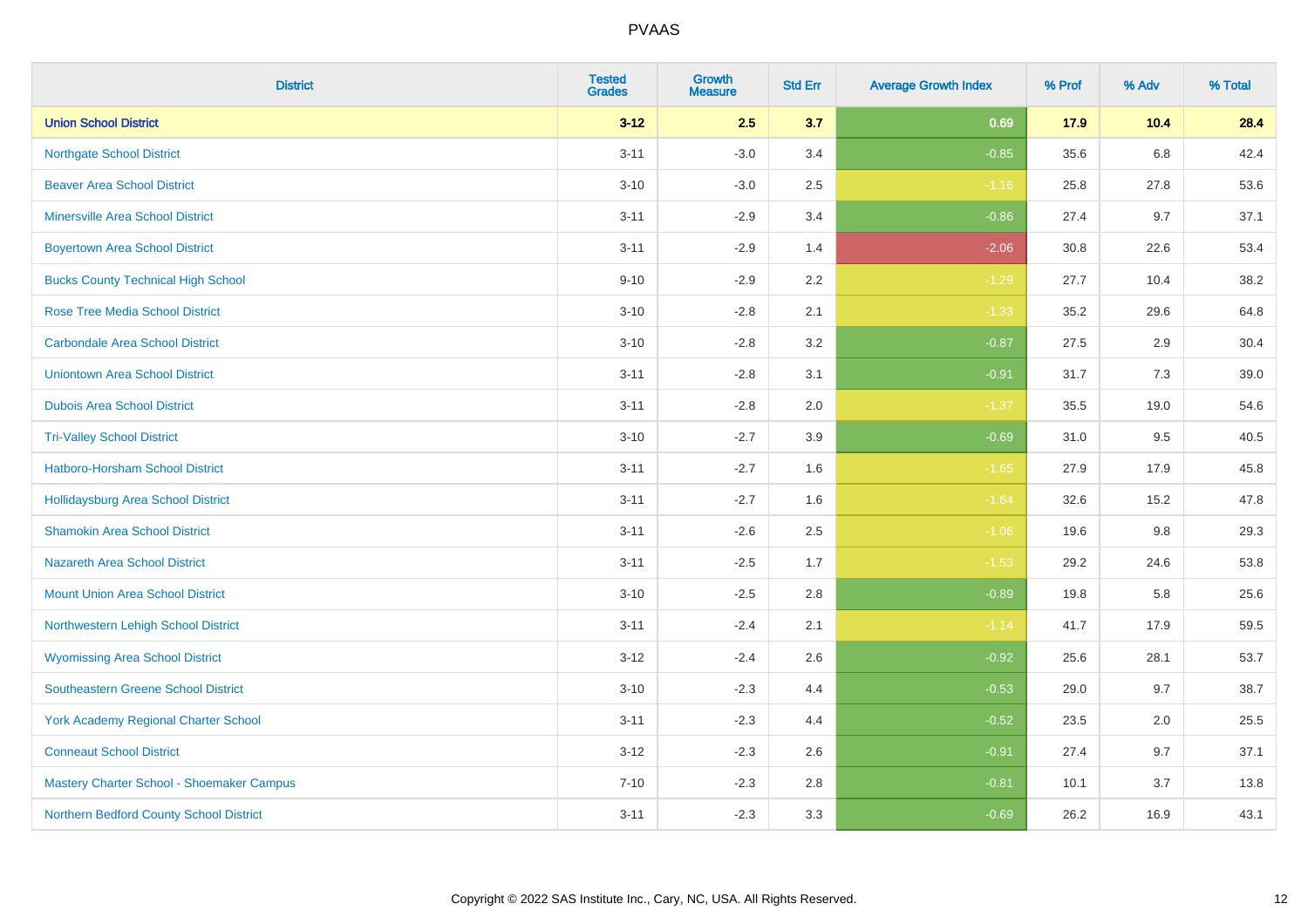| <b>District</b>                                   | <b>Tested</b><br><b>Grades</b> | Growth<br><b>Measure</b> | <b>Std Err</b> | <b>Average Growth Index</b> | % Prof | % Adv   | % Total |
|---------------------------------------------------|--------------------------------|--------------------------|----------------|-----------------------------|--------|---------|---------|
| <b>Union School District</b>                      | $3 - 12$                       | 2.5                      | 3.7            | 0.69                        | 17.9   | 10.4    | 28.4    |
| <b>West Chester Area School District</b>          | $3 - 11$                       | $-2.1$                   | 1.2            | $-1.83$                     | 36.4   | 23.2    | 59.6    |
| New Brighton Area School District                 | $3 - 11$                       | $-2.1$                   | 3.2            | $-0.65$                     | 31.5   | 11.1    | 42.6    |
| Propel Charter School - Braddock Hills            | $3 - 11$                       | $-2.1$                   | 3.3            | $-0.63$                     | 4.8    | 3.2     | 8.1     |
| <b>Shaler Area School District</b>                | $3 - 11$                       | $-2.1$                   | 1.8            | $-1.18$                     | 32.0   | 13.0    | 45.0    |
| <b>Carlynton School District</b>                  | $3 - 11$                       | $-2.0$                   | 3.2            | $-0.62$                     | 27.9   | 5.2     | 33.1    |
| <b>Penns Manor Area School District</b>           | $3 - 12$                       | $-1.9$                   | 3.5            | $-0.55$                     | 24.2   | $3.8\,$ | 28.0    |
| <b>Allegheny Valley School District</b>           | $3 - 11$                       | $-1.9$                   | 3.9            | $-0.48$                     | 31.8   | 11.4    | 43.2    |
| <b>Lakeview School District</b>                   | $3 - 11$                       | $-1.9$                   | 3.5            | $-0.53$                     | 41.5   | 12.3    | 53.8    |
| <b>Farrell Area School District</b>               | $3 - 11$                       | $-1.9$                   | 4.2            | $-0.44$                     | 9.3    | 11.6    | 20.9    |
| <b>Chichester School District</b>                 | $3 - 11$                       | $-1.8$                   | 4.2            | $-0.44$                     | 40.0   | 14.0    | 54.0    |
| <b>Bradford Area School District</b>              | $3 - 12$                       | $-1.8$                   | 2.3            | $-0.79$                     | 31.2   | 16.7    | 47.9    |
| <b>Forest Area School District</b>                | $3 - 11$                       | $-1.8$                   | 4.7            | $-0.37$                     | 18.9   | 15.1    | 34.0    |
| <b>Mastery Charter High School-Lenfest Campus</b> | $7 - 11$                       | $-1.8$                   | 5.8            | $-0.30$                     | 26.3   | 0.0     | 26.3    |
| <b>Albert Gallatin Area School District</b>       | $3 - 11$                       | $-1.7$                   | 2.3            | $-0.72$                     | 31.9   | 20.7    | 52.7    |
| <b>Clairton City School District</b>              | $3 - 11$                       | $-1.6$                   | 5.0            | $-0.32$                     | 3.8    | 0.5     | 4.4     |
| <b>Burrell School District</b>                    | $3 - 11$                       | $-1.5$                   | 3.3            | $-0.44$                     | 27.8   | 17.7    | 45.6    |
| <b>Clearfield Area School District</b>            | $3 - 10$                       | $-1.3$                   | 3.7            | $-0.34$                     | 43.9   | 24.6    | 68.4    |
| <b>Highlands School District</b>                  | $3 - 11$                       | $-1.3$                   | 2.3            | $-0.55$                     | 32.6   | 10.5    | 43.0    |
| <b>Bangor Area School District</b>                | $3 - 12$                       | $-1.2$                   | 2.0            | $-0.60$                     | 25.8   | 12.7    | 38.5    |
| <b>Forest City Regional School District</b>       | $3 - 12$                       | $-1.2$                   | 3.6            | $-0.33$                     | 26.5   | 8.2     | 34.7    |
| <b>Lebanon School District</b>                    | $3 - 11$                       | $-1.2$                   | 1.9            | $-0.63$                     | 15.2   | 6.4     | 21.6    |
| <b>Claysburg-Kimmel School District</b>           | $3 - 11$                       | $-1.2$                   | 5.2            | $-0.22$                     | 5.0    | 0.0     | 5.0     |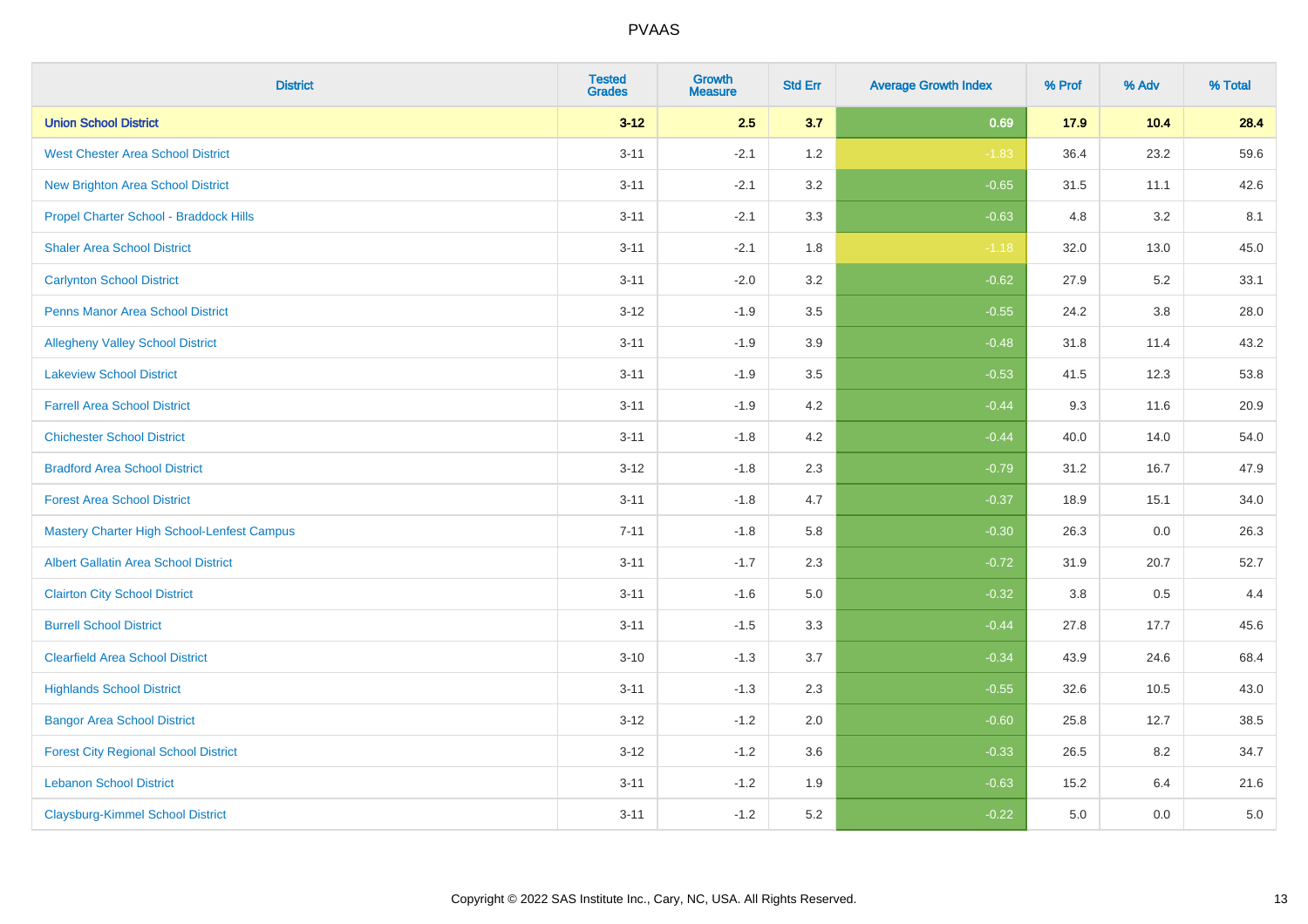| <b>District</b>                                | <b>Tested</b><br><b>Grades</b> | Growth<br><b>Measure</b> | <b>Std Err</b> | <b>Average Growth Index</b> | % Prof | % Adv | % Total |
|------------------------------------------------|--------------------------------|--------------------------|----------------|-----------------------------|--------|-------|---------|
| <b>Union School District</b>                   | $3 - 12$                       | 2.5                      | 3.7            | 0.69                        | 17.9   | 10.4  | 28.4    |
| <b>Columbia Borough School District</b>        | $3 - 12$                       | $-1.1$                   | 3.6            | $-0.31$                     | 17.2   | 1.7   | 19.0    |
| <b>Ferndale Area School District</b>           | $3 - 10$                       | $-1.1$                   | 4.1            | $-0.27$                     | 21.0   | 7.9   | 29.0    |
| <b>Norwin School District</b>                  | $3 - 11$                       | $-1.1$                   | 1.6            | $-0.70$                     | 37.7   | 27.6  | 65.2    |
| <b>Evergreen Community Charter School</b>      | $6 - 11$                       | $-1.1$                   | 4.7            | $-0.23$                     | 34.6   | 26.9  | 61.5    |
| <b>Pine Grove Area School District</b>         | $3 - 11$                       | $-1.1$                   | 3.0            | $-0.36$                     | 29.5   | 14.3  | 43.8    |
| <b>Everett Area School District</b>            | $3 - 11$                       | $-1.1$                   | 3.1            | $-0.34$                     | 34.2   | 13.2  | 47.4    |
| <b>Schuylkill Valley School District</b>       | $3 - 11$                       | $-1.0$                   | 2.2            | $-0.47$                     | 29.8   | 20.2  | 50.0    |
| <b>Westmont Hilltop School District</b>        | $3 - 11$                       | $-1.0$                   | 2.8            | $-0.36$                     | 33.3   | 14.7  | 48.0    |
| <b>South Eastern School District</b>           | $3 - 11$                       | $-1.0$                   | 1.8            | $-0.55$                     | 36.4   | 17.1  | 53.5    |
| <b>Exeter Township School District</b>         | $3 - 11$                       | $-1.0$                   | 1.7            | $-0.58$                     | 27.2   | 15.6  | 42.8    |
| South Allegheny School District                | $3 - 11$                       | $-0.9$                   | 3.1            | $-0.30$                     | 23.8   | 2.5   | 26.2    |
| <b>Palmerton Area School District</b>          | $3 - 11$                       | $-0.9$                   | 2.7            | $-0.34$                     | 34.3   | 14.3  | 48.6    |
| <b>Blacklick Valley School District</b>        | $3 - 11$                       | $-0.9$                   | 3.9            | $-0.23$                     | 7.7    | 7.7   | 15.4    |
| <b>Cranberry Area School District</b>          | $3 - 12$                       | $-0.9$                   | 3.1            | $-0.29$                     | 25.5   | 9.7   | 35.2    |
| <b>MaST Community Charter School</b>           | $3 - 10$                       | $-0.9$                   | 2.5            | $-0.34$                     | 25.0   | 21.6  | 46.6    |
| <b>Lehigh Career &amp; Technical Institute</b> | $10 - 12$                      | $-0.7$                   | 6.3            | $-0.11$                     | 36.4   | 4.6   | 40.9    |
| Jeannette City School District                 | $3 - 11$                       | $-0.7$                   | 3.4            | $-0.20$                     | 26.8   | 4.1   | 30.9    |
| <b>Fort Cherry School District</b>             | $3 - 10$                       | $-0.7$                   | 3.1            | $-0.21$                     | 30.6   | 14.1  | 44.7    |
| Northern Lebanon School District               | $3 - 11$                       | $-0.7$                   | 2.3            | $-0.29$                     | 18.8   | 6.8   | 25.6    |
| South Side Area School District                | $3 - 11$                       | $-0.6$                   | 3.1            | $-0.19$                     | 24.0   | 28.0  | 52.0    |
| <b>Fairfield Area School District</b>          | $3 - 11$                       | $-0.5$                   | 3.6            | $-0.13$                     | 43.9   | 6.1   | 50.0    |
| <b>Portage Area School District</b>            | $3 - 10$                       | $-0.5$                   | 3.3            | $-0.14$                     | 27.0   | 20.6  | 47.6    |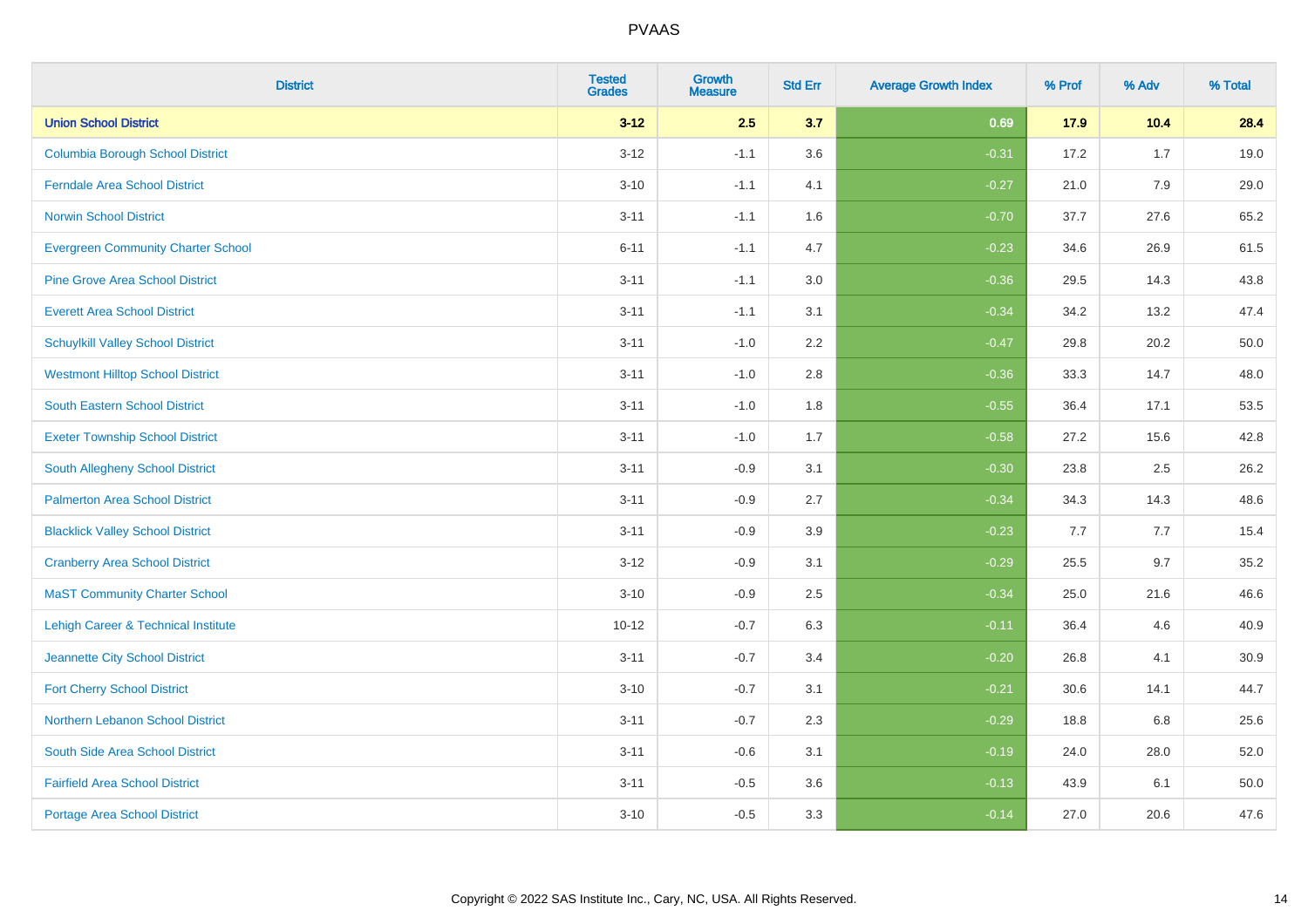| <b>District</b>                                  | <b>Tested</b><br><b>Grades</b> | <b>Growth</b><br><b>Measure</b> | <b>Std Err</b> | <b>Average Growth Index</b> | % Prof | % Adv | % Total |
|--------------------------------------------------|--------------------------------|---------------------------------|----------------|-----------------------------|--------|-------|---------|
| <b>Union School District</b>                     | $3 - 12$                       | 2.5                             | 3.7            | 0.69                        | 17.9   | 10.4  | 28.4    |
| <b>Otto-Eldred School District</b>               | $3 - 11$                       | $-0.5$                          | 3.5            | $-0.13$                     | 35.8   | 10.5  | 46.3    |
| <b>Brockway Area School District</b>             | $3 - 11$                       | $-0.4$                          | 3.5            | $-0.11$                     | 41.2   | 13.8  | 55.0    |
| <b>Central Greene School District</b>            | $3 - 11$                       | $-0.4$                          | 2.5            | $-0.15$                     | 27.8   | 14.8  | 42.6    |
| <b>Northern Cambria School District</b>          | $3 - 11$                       | $-0.3$                          | 3.4            | $-0.09$                     | 26.5   | 1.2   | 27.7    |
| <b>Wilson Area School District</b>               | $3 - 11$                       | $-0.3$                          | 2.4            | $-0.12$                     | 35.4   | 14.6  | 50.0    |
| <b>Greencastle-Antrim School District</b>        | $3 - 11$                       | $-0.3$                          | 2.0            | $-0.14$                     | 30.9   | 22.2  | 53.1    |
| <b>Harrisburg City School District</b>           | $3 - 11$                       | $-0.2$                          | 2.0            | $-0.11$                     | 6.0    | 2.0   | 8.0     |
| <b>Freeport Area School District</b>             | $3 - 10$                       | $-0.2$                          | 2.1            | $-0.10$                     | 37.4   | 29.8  | 67.2    |
| <b>Southern Tioga School District</b>            | $3 - 11$                       | $-0.1$                          | 2.8            | $-0.03$                     | 26.3   | 10.3  | 36.6    |
| <b>Warren County School District</b>             | $3 - 11$                       | $-0.1$                          | 1.6            | $-0.06$                     | 26.7   | 9.7   | 36.4    |
| <b>Penn Hills School District</b>                | $3 - 11$                       | 0.0                             | 2.4            | 0.02                        | 18.4   | 7.1   | 25.6    |
| Altoona Area School District                     | $3 - 12$                       | 0.1                             | 1.5            | 0.07                        | 29.0   | 13.8  | 42.8    |
| Community Academy Of Philadelphia Charter School | $3 - 11$                       | 0.1                             | 2.6            | 0.06                        | 9.7    | 2.6   | 12.4    |
| <b>Garnet Valley School District</b>             | $3 - 10$                       | 0.2                             | 1.7            | 0.13                        | 34.9   | 26.4  | 61.3    |
| <b>Central Columbia School District</b>          | $3 - 12$                       | 0.3                             | 2.3            | 0.12                        | 25.4   | 37.6  | 63.0    |
| <b>Ridley School District</b>                    | $3-12$                         | 0.3                             | 1.6            | 0.21                        | 32.0   | 10.7  | 42.6    |
| <b>Shippensburg Area School District</b>         | $3 - 11$                       | 0.5                             | 1.8            | 0.26                        | 23.5   | 22.8  | 46.3    |
| <b>Wilson School District</b>                    | $3 - 12$                       | 0.5                             | 1.5            | 0.32                        | 30.4   | 25.5  | 55.9    |
| Pennsylvania Cyber Charter School                | $3 - 11$                       | 0.6                             | 1.5            | 0.37                        | 20.8   | 8.1   | 28.9    |
| <b>Hamburg Area School District</b>              | $3 - 11$                       | 0.6                             | 2.4            | 0.25                        | 28.0   | 15.5  | 43.6    |
| <b>New Foundations Charter School</b>            | $3 - 11$                       | 0.6                             | 2.2            | 0.29                        | 22.4   | 4.0   | 26.4    |
| <b>Tech Freire Charter School</b>                | $9 - 11$                       | 0.7                             | 2.5            | 0.27                        | 3.6    | 0.0   | 3.6     |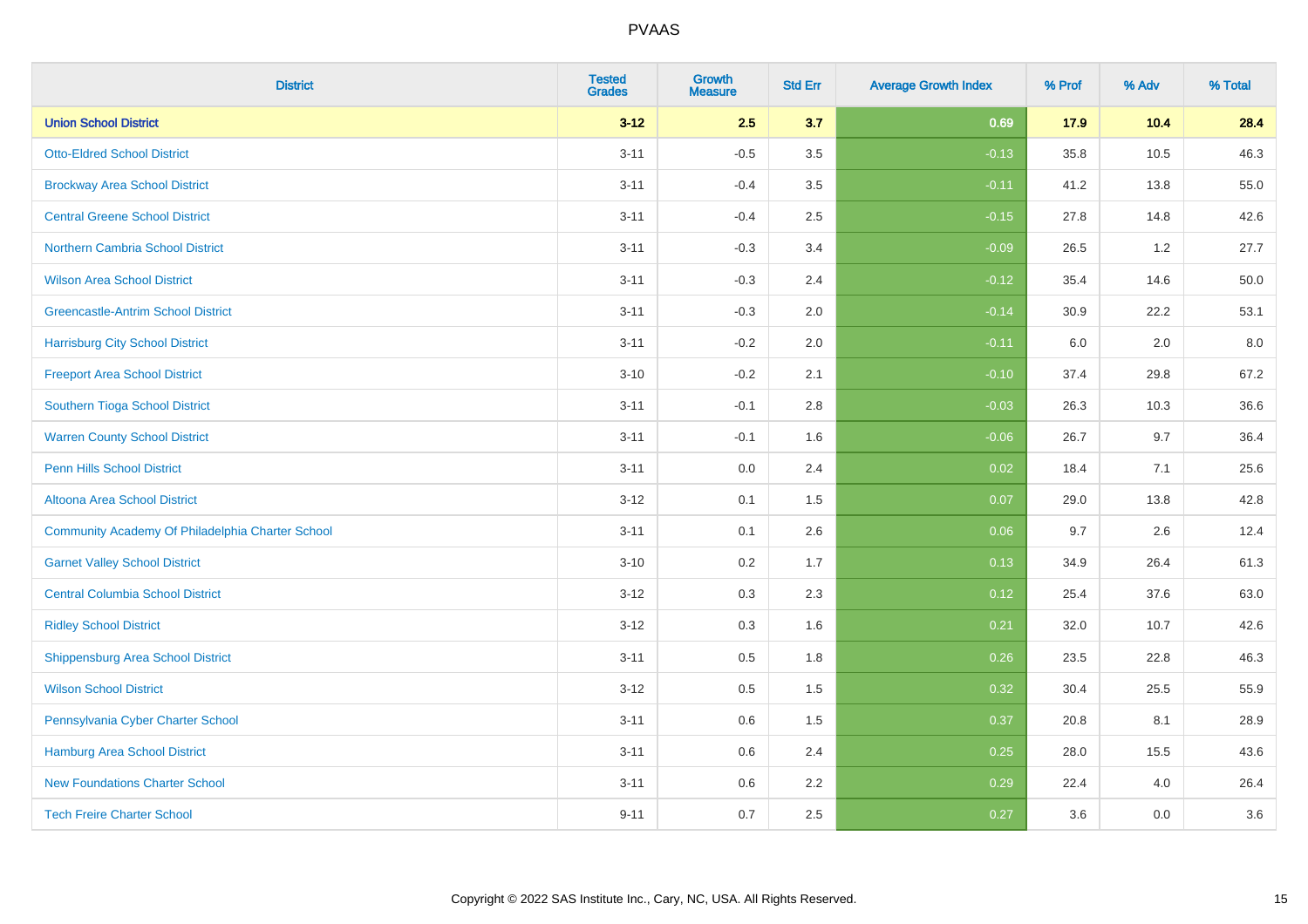| <b>District</b>                                    | <b>Tested</b><br><b>Grades</b> | Growth<br><b>Measure</b> | <b>Std Err</b> | <b>Average Growth Index</b> | % Prof | % Adv   | % Total  |
|----------------------------------------------------|--------------------------------|--------------------------|----------------|-----------------------------|--------|---------|----------|
| <b>Union School District</b>                       | $3 - 12$                       | 2.5                      | 3.7            | 0.69                        | 17.9   | 10.4    | 28.4     |
| <b>Jersey Shore Area School District</b>           | $3 - 11$                       | 0.7                      | 2.5            | 0.27                        | 39.3   | 13.6    | 52.9     |
| <b>Seneca Valley School District</b>               | $3 - 11$                       | 0.8                      | 1.4            | 0.54                        | 40.6   | 25.2    | 65.8     |
| <b>Marion Center Area School District</b>          | $3 - 10$                       | 0.8                      | 2.9            | 0.27                        | 23.3   | 11.1    | 34.4     |
| <b>Hopewell Area School District</b>               | $3 - 11$                       | 0.8                      | 2.6            | 0.31                        | 34.5   | 12.4    | 46.9     |
| <b>Tidioute Community Charter School</b>           | $3 - 11$                       | 0.8                      | 4.4            | 0.19                        | 18.1   | $6.9\,$ | 25.0     |
| Daniel Boone Area School District                  | $3 - 12$                       | 0.9                      | 1.9            | 0.46                        | 28.9   | 22.0    | 51.0     |
| <b>Abington School District</b>                    | $3 - 10$                       | 0.9                      | 1.6            | 0.57                        | 29.7   | 28.7    | 58.4     |
| <b>Upper Adams School District</b>                 | $3 - 11$                       | 0.9                      | 2.5            | 0.37                        | 33.0   | 17.0    | 50.0     |
| South Williamsport Area School District            | $3 - 10$                       | 0.9                      | 3.1            | 0.31                        | 38.4   | 11.6    | $50.0\,$ |
| <b>Bensalem Township School District</b>           | $3 - 11$                       | 1.0                      | 1.6            | 0.63                        | 24.3   | 10.7    | 34.9     |
| <b>Tulpehocken Area School District</b>            | $3 - 12$                       | 1.0                      | 4.9            | 0.20                        | 11.5   | 23.1    | 34.6     |
| <b>Wattsburg Area School District</b>              | $3 - 11$                       | 1.0                      | 2.7            | 0.36                        | 20.4   | 12.4    | 32.7     |
| <b>Annville-Cleona School District</b>             | $3 - 12$                       | 1.1                      | 2.4            | 0.45                        | 34.8   | 13.6    | 48.5     |
| <b>Upper Moreland Township School District</b>     | $3 - 11$                       | 1.1                      | 2.0            | 0.56                        | 24.8   | 26.6    | 51.3     |
| <b>North Star School District</b>                  | $3 - 11$                       | 1.1                      | 3.3            | 0.34                        | 26.2   | 20.0    | 46.2     |
| Philadelphia Electrical & Tech Charter High School | $10 - 10$                      | 1.2                      | 2.6            | 0.45                        | 0.9    | 0.0     | 0.9      |
| <b>Springfield School District</b>                 | $3 - 11$                       | 1.2                      | 1.7            | 0.69                        | 31.8   | 25.2    | 56.9     |
| <b>Penn-Delco School District</b>                  | $3 - 11$                       | 1.3                      | 1.8            | 0.75                        | 26.5   | 12.6    | 39.1     |
| <b>Brentwood Borough School District</b>           | $3 - 11$                       | 1.3                      | 3.0            | 0.44                        | 20.2   | 16.0    | 36.2     |
| <b>MaST Community Charter School II</b>            | $3 - 10$                       | 1.4                      | 3.0            | 0.45                        | 16.1   | 4.6     | 20.7     |
| <b>Oley Valley School District</b>                 | $3 - 11$                       | 1.4                      | 2.4            | 0.56                        | 37.4   | 23.9    | 61.4     |
| <b>Reach Cyber Charter School</b>                  | $3 - 11$                       | 1.4                      | 3.6            | 0.40                        | 32.9   | 15.2    | 48.1     |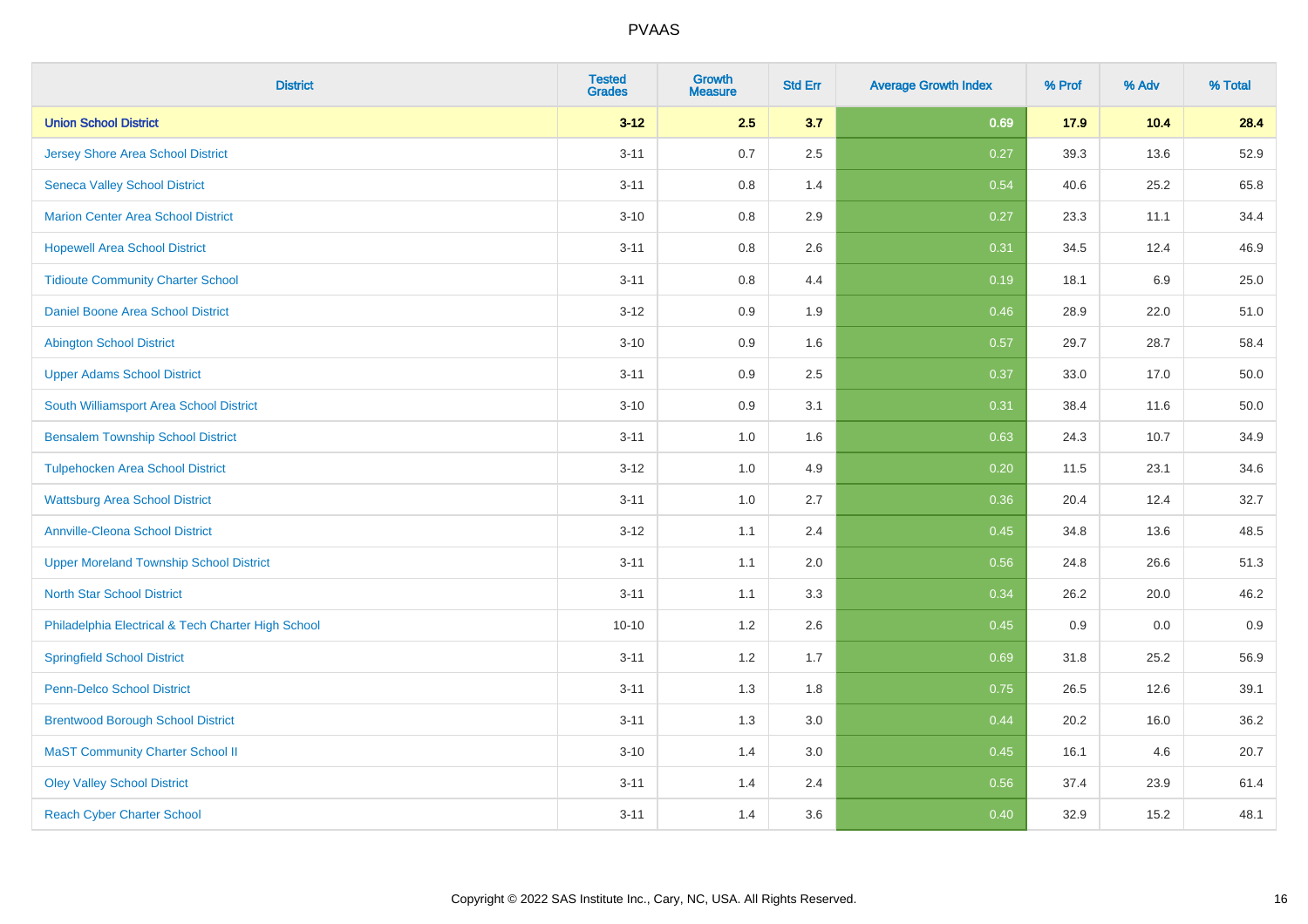| <b>District</b>                           | <b>Tested</b><br><b>Grades</b> | Growth<br><b>Measure</b> | <b>Std Err</b> | <b>Average Growth Index</b> | % Prof | % Adv | % Total |
|-------------------------------------------|--------------------------------|--------------------------|----------------|-----------------------------|--------|-------|---------|
| <b>Union School District</b>              | $3 - 12$                       | 2.5                      | 3.7            | 0.69                        | 17.9   | 10.4  | 28.4    |
| <b>Tunkhannock Area School District</b>   | $3 - 11$                       | 1.4                      | 2.0            | 0.71                        | 29.8   | 18.1  | 47.9    |
| <b>Haverford Township School District</b> | $3 - 11$                       | 1.4                      | 1.4            | 1.05                        | 36.7   | 26.3  | 63.0    |
| <b>Centennial School District</b>         | $3 - 10$                       | 1.5                      | 1.5            | 0.98                        | 23.6   | 12.4  | 36.0    |
| <b>Moon Area School District</b>          | $3 - 11$                       | 1.5                      | 1.8            | 0.86                        | 34.5   | 25.5  | 60.0    |
| <b>Avella Area School District</b>        | $3 - 12$                       | 1.6                      | 4.7            | 0.34                        | 34.8   | 7.2   | 42.0    |
| Juniata Valley School District            | $3 - 11$                       | 1.6                      | 3.2            | 0.51                        | 23.1   | 9.4   | 32.5    |
| Shenango Area School District             | $3 - 11$                       | 1.7                      | 3.2            | 0.52                        | 41.4   | 13.8  | 55.3    |
| <b>Lewisburg Area School District</b>     | $3 - 11$                       | 1.7                      | 2.4            | 0.72                        | 35.9   | 35.9  | 71.8    |
| <b>Forest Hills School District</b>       | $3 - 11$                       | 1.8                      | $2.5\,$        | 0.71                        | 28.8   | 10.3  | 39.1    |
| West Jefferson Hills School District      | $3 - 11$                       | 1.9                      | 1.9            | 0.99                        | 34.8   | 27.3  | 62.1    |
| <b>Pottstown School District</b>          | $3 - 12$                       | 2.0                      | 2.2            | 0.88                        | 19.4   | 6.2   | 25.6    |
| <b>Blackhawk School District</b>          | $3 - 11$                       | 2.0                      | 2.3            | 0.87                        | 34.6   | 20.7  | 55.3    |
| <b>Bethlehem-Center School District</b>   | $3 - 10$                       | 2.1                      | 3.5            | 0.59                        | 32.3   | 4.6   | 36.9    |
| Esperanza Academy Charter School          | $4 - 11$                       | 2.1                      | 2.1            | 1.01                        | 14.2   | 3.6   | 17.8    |
| <b>Upper Dublin School District</b>       | $3 - 12$                       | 2.1                      | 1.8            | 1.19                        | 34.7   | 30.0  | 64.7    |
| <b>Solanco School District</b>            | $3 - 11$                       | 2.2                      | 1.8            | 1.18                        | 27.2   | 15.0  | 42.3    |
| <b>Mercer Area School District</b>        | $3 - 11$                       | 2.2                      | 3.1            | 0.70                        | 24.4   | 11.8  | 36.2    |
| <b>Belmont Charter School</b>             | $3 - 10$                       | 2.2                      | 3.4            | 0.64                        | 5.3    | 1.8   | 7.0     |
| <b>West Shore School District</b>         | $3 - 12$                       | 2.2                      | 1.3            | 1.68                        | 31.8   | 15.2  | 47.1    |
| Mt Lebanon School District                | $3 - 11$                       | 2.4                      | 1.3            | 1.79                        | 39.3   | 37.4  | 76.8    |
| <b>Conestoga Valley School District</b>   | $3 - 11$                       | 2.4                      | 1.7            | 1.43                        | 35.0   | 23.5  | 58.5    |
| <b>South Western School District</b>      | $3 - 12$                       | 2.5                      | 1.7            | 1.48                        | 36.2   | 19.7  | 55.9    |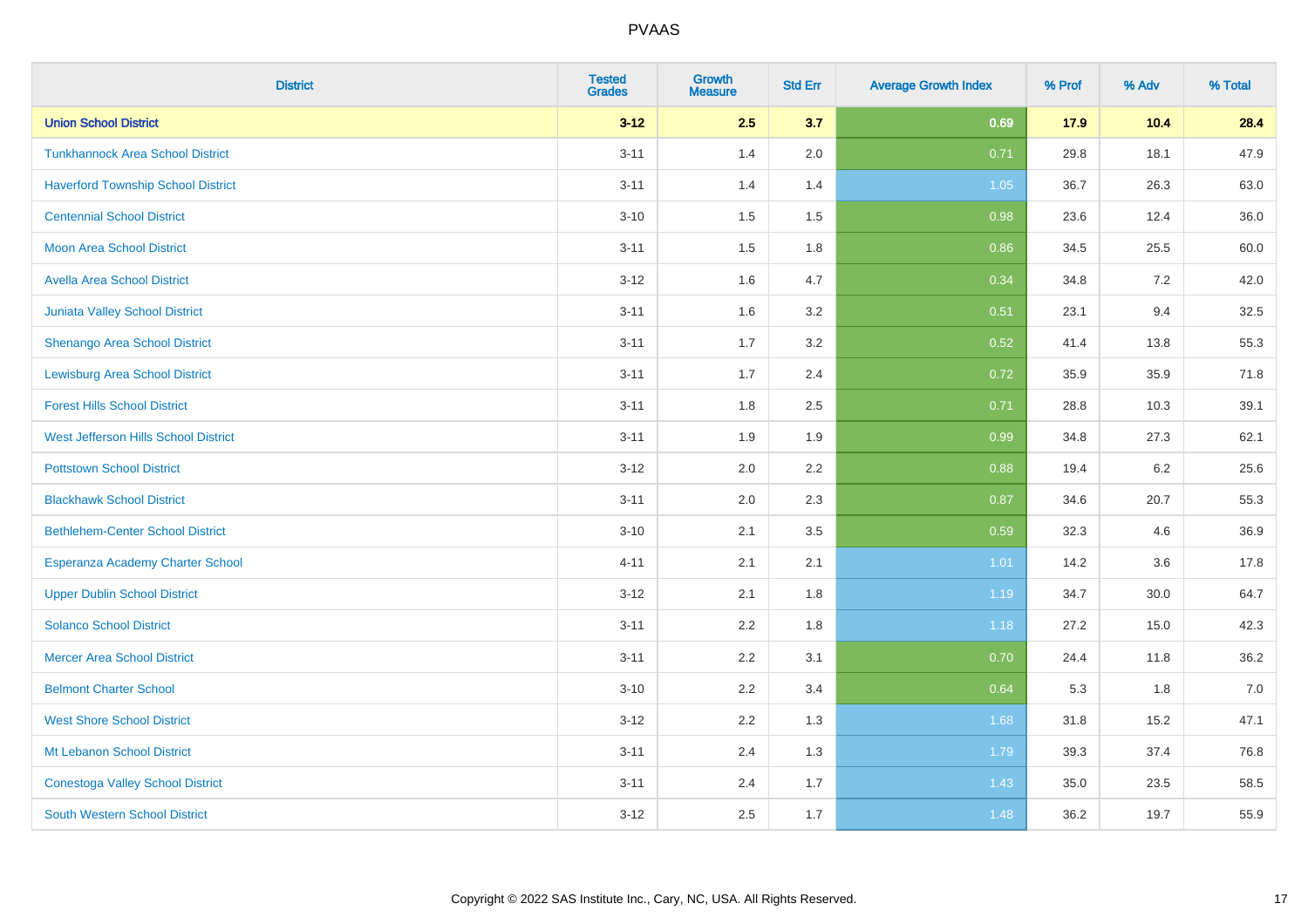| <b>District</b>                                 | <b>Tested</b><br><b>Grades</b> | <b>Growth</b><br><b>Measure</b> | <b>Std Err</b> | <b>Average Growth Index</b> | % Prof | % Adv | % Total |
|-------------------------------------------------|--------------------------------|---------------------------------|----------------|-----------------------------|--------|-------|---------|
| <b>Union School District</b>                    | $3 - 12$                       | 2.5                             | 3.7            | 0.69                        | 17.9   | 10.4  | 28.4    |
| <b>Bermudian Springs School District</b>        | $3 - 11$                       | 2.5                             | 2.4            | 1.05                        | 31.8   | 23.5  | 55.3    |
| <b>Sullivan County School District</b>          | $3 - 10$                       | 2.5                             | 4.3            | 0.58                        | 43.6   | 7.7   | 51.3    |
| <b>Union School District</b>                    | $3 - 12$                       | 2.5                             | 3.7            | 0.69                        | 17.9   | 10.4  | 28.4    |
| <b>School Lane Charter School</b>               | $3 - 11$                       | 2.6                             | 3.6            | 0.72                        | 23.1   | 18.7  | 41.8    |
| <b>Williams Valley School District</b>          | $3 - 11$                       | 2.6                             | 3.7            | 0.69                        | 17.0   | 5.1   | 22.0    |
| <b>Austin Area School District</b>              | $3 - 11$                       | 2.6                             | 6.0            | 0.43                        | 25.0   | 18.8  | 43.8    |
| <b>Athens Area School District</b>              | $3 - 11$                       | 2.6                             | 2.3            | 1.11                        | 34.9   | 12.3  | 47.3    |
| <b>Perkiomen Valley School District</b>         | $3 - 11$                       | 2.7                             | 1.5            | 1.83                        | 35.0   | 25.3  | 60.3    |
| Mastery Charter School - Pickett Campus         | $6 - 10$                       | 2.7                             | 4.2            | 0.65                        | 20.6   | 0.0   | 20.6    |
| <b>Eastern Lancaster County School District</b> | $3 - 12$                       | 2.9                             | 3.2            | 0.91                        | 35.2   | 36.4  | 71.6    |
| <b>Ringgold School District</b>                 | $3 - 11$                       | 2.9                             | 2.2            | 1.32                        | 23.8   | 13.3  | 37.1    |
| <b>Penn-Trafford School District</b>            | $3 - 11$                       | 2.9                             | 1.8            | 1.68                        | 46.3   | 26.2  | 72.5    |
| <b>Waynesboro Area School District</b>          | $3 - 12$                       | 3.0                             | 1.8            | 1.67                        | 26.0   | 23.5  | 49.5    |
| <b>Gateway School District</b>                  | $3 - 11$                       | 3.1                             | 2.0            | 1.55                        | 35.7   | 18.5  | 54.2    |
| Northampton Area School District                | $3 - 11$                       | 3.2                             | 1.5            | 2.05                        | 29.8   | 17.9  | 47.7    |
| <b>Clarion Area School District</b>             | $3 - 11$                       | 3.2                             | 3.7            | 0.88                        | 31.7   | 13.3  | 45.0    |
| North Clarion County School District            | $3 - 12$                       | 3.4                             | 4.1            | 0.83                        | 45.0   | 18.8  | 63.8    |
| <b>Fort Leboeuf School District</b>             | $3 - 11$                       | 3.5                             | 2.2            | 1.58                        | 32.0   | 16.8  | 48.8    |
| <b>Bellwood-Antis School District</b>           | $3 - 10$                       | 3.5                             | 2.8            | 1.24                        | 40.9   | 19.4  | 60.2    |
| <b>Keystone Central School District</b>         | $3 - 11$                       | 3.6                             | 1.8            | 2.04                        | 27.1   | 14.6  | 41.8    |
| <b>Western Wayne School District</b>            | $3 - 11$                       | 3.6                             | 2.6            | 1.39                        | 30.8   | 16.2  | 47.0    |
| <b>Midd-West School District</b>                | $3 - 11$                       | 3.6                             | 2.6            | 1.42                        | 28.6   | 25.0  | 53.6    |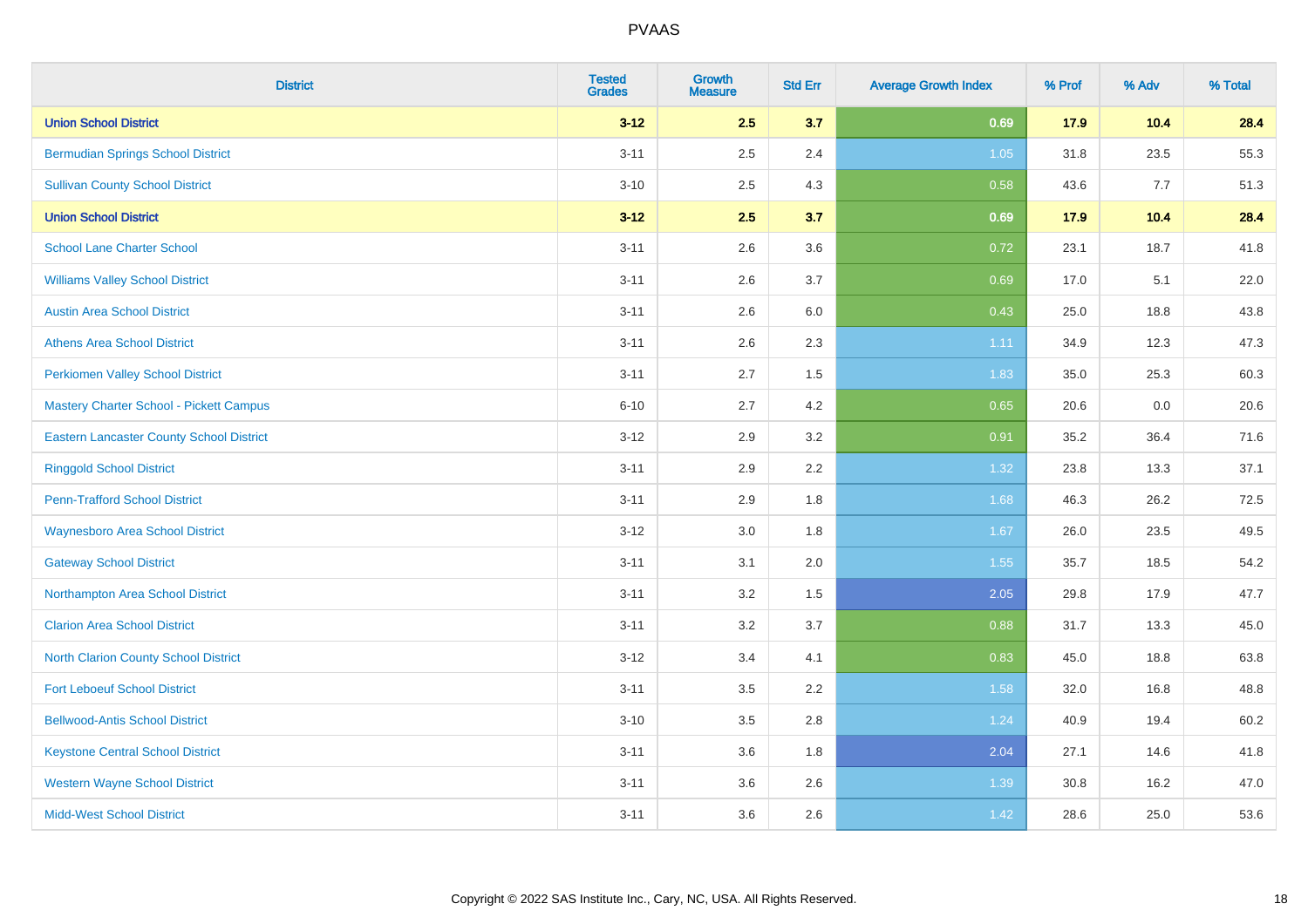| <b>District</b>                                    | <b>Tested</b><br><b>Grades</b> | <b>Growth</b><br><b>Measure</b> | <b>Std Err</b> | <b>Average Growth Index</b> | % Prof | % Adv | % Total |
|----------------------------------------------------|--------------------------------|---------------------------------|----------------|-----------------------------|--------|-------|---------|
| <b>Union School District</b>                       | $3 - 12$                       | 2.5                             | 3.7            | 0.69                        | 17.9   | 10.4  | 28.4    |
| <b>Sharpsville Area School District</b>            | $3 - 11$                       | 3.8                             | 3.7            | 1.04                        | 41.1   | 23.2  | 64.3    |
| <b>Newport School District</b>                     | $3 - 12$                       | 3.8                             | 3.3            | 1.17                        | 38.8   | 10.4  | 49.2    |
| Northeastern York School District                  | $3 - 11$                       | 3.8                             | 1.8            | 2.11                        | 32.7   | 21.0  | 53.7    |
| <b>Spring Grove Area School District</b>           | $3 - 11$                       | 3.9                             | 2.0            | 1.90                        | 30.0   | 23.0  | 53.0    |
| Susquehanna Township School District               | $3 - 12$                       | 3.9                             | 2.7            | 1.45                        | 19.0   | 13.1  | 32.0    |
| <b>Southeast Delco School District</b>             | $3 - 10$                       | 3.9                             | 3.5            | 1.12                        | 18.6   | 3.4   | 22.0    |
| <b>Brownsville Area School District</b>            | $3 - 12$                       | 3.9                             | 3.8            | 1.04                        | 22.0   | 8.5   | 30.5    |
| <b>Chestnut Ridge School District</b>              | $3 - 12$                       | 4.0                             | 2.9            | 1.38                        | 33.2   | 11.0  | 44.2    |
| <b>Eastern Lebanon County School District</b>      | $3 - 11$                       | 4.0                             | 2.1            | 1.89                        | 23.5   | 11.5  | 35.0    |
| Philipsburg-Osceola Area School District           | $3 - 11$                       | 4.1                             | 3.0            | 1.37                        | 22.5   | 16.2  | 38.8    |
| <b>Commonwealth Charter Academy Charter School</b> | $3 - 10$                       | 4.2                             | 1.6            | 2.68                        | 27.0   | 15.6  | 42.5    |
| <b>Bloomsburg Area School District</b>             | $3 - 10$                       | 4.3                             | 3.4            | 1.26                        | 36.5   | 20.6  | 57.1    |
| <b>Purchase Line School District</b>               | $3 - 12$                       | 4.3                             | 3.3            | 1.30                        | 32.3   | 9.0   | 41.4    |
| <b>Reading School District</b>                     | $3 - 11$                       | 4.3                             | 1.2            | 3.71                        | 16.8   | 6.0   | 22.8    |
| South Middleton School District                    | $3 - 11$                       | 4.4                             | 2.2            | 1.95                        | 31.1   | 16.4  | 47.5    |
| <b>Downingtown Area School District</b>            | $3 - 11$                       | 4.4                             | 1.1            | 4.06                        | 30.1   | 32.0  | 62.2    |
| Pennsylvania Virtual Charter School                | $3 - 11$                       | 4.4                             | 3.4            | 1.31                        | 29.8   | 21.2  | 51.0    |
| <b>Red Lion Area School District</b>               | $3 - 11$                       | 4.5                             | 1.9            | 2.31                        | 32.3   | 21.5  | 53.8    |
| <b>Mckeesport Area School District</b>             | $3 - 12$                       | 4.6                             | 2.2            | 2.14                        | 21.1   | 4.4   | 25.5    |
| <b>Central Valley School District</b>              | $3 - 10$                       | 4.7                             | 2.6            | 1.83                        | 37.8   | 18.5  | 56.3    |
| <b>East Pennsboro Area School District</b>         | $3 - 11$                       | 4.8                             | 2.1            | 2.26                        | 36.8   | 16.9  | 53.7    |
| <b>Conemaugh Township Area School District</b>     | $3 - 12$                       | 4.8                             | 3.5            | 1.39                        | 30.9   | 27.8  | 58.8    |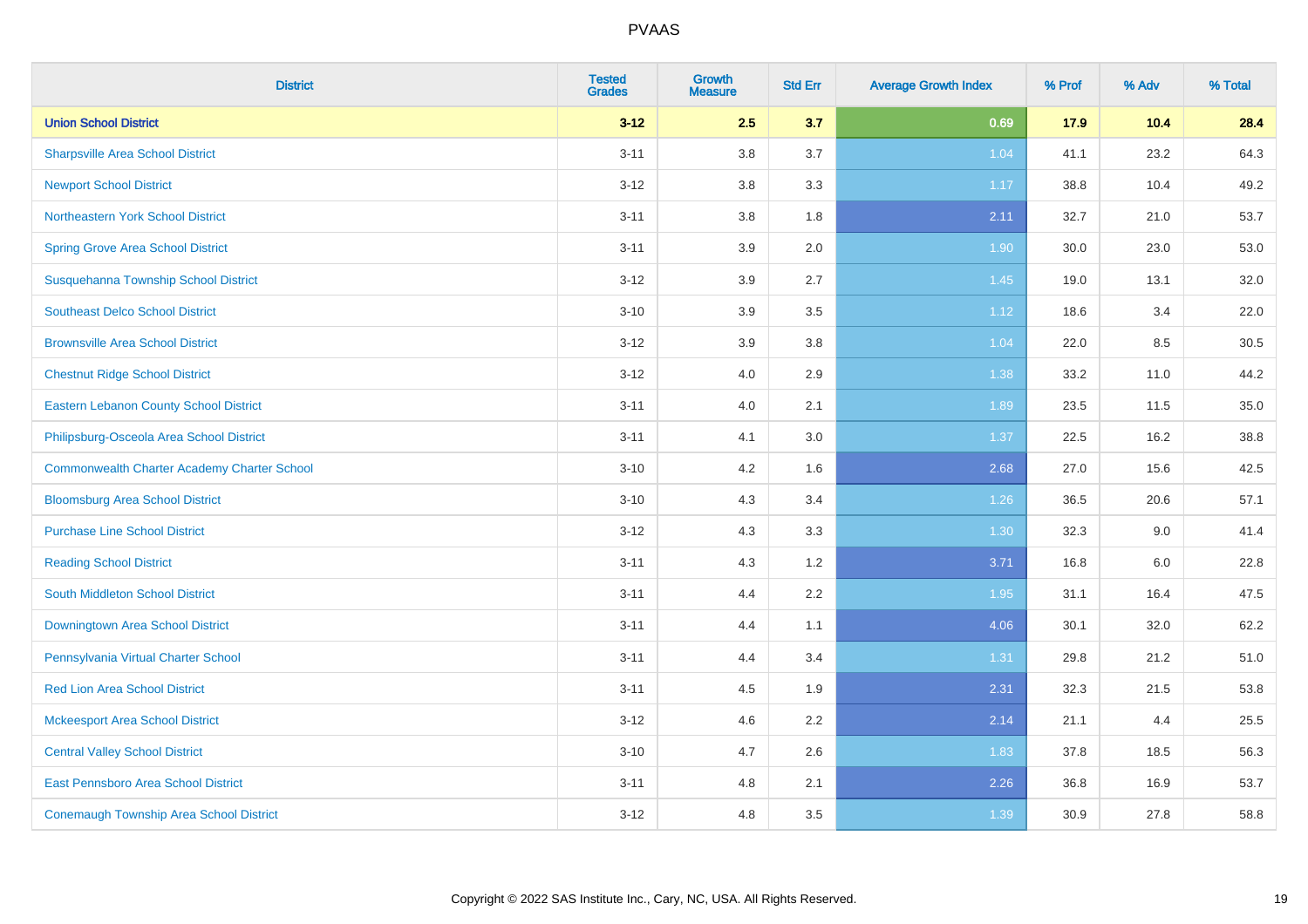| <b>District</b>                                | <b>Tested</b><br><b>Grades</b> | <b>Growth</b><br><b>Measure</b> | <b>Std Err</b> | <b>Average Growth Index</b> | % Prof | % Adv | % Total |
|------------------------------------------------|--------------------------------|---------------------------------|----------------|-----------------------------|--------|-------|---------|
| <b>Union School District</b>                   | $3 - 12$                       | 2.5                             | 3.7            | 0.69                        | 17.9   | 10.4  | 28.4    |
| <b>Wallingford-Swarthmore School District</b>  | $3 - 10$                       | 5.0                             | 2.2            | 2.25                        | 33.3   | 37.1  | 70.4    |
| Johnsonburg Area School District               | $3 - 11$                       | 5.0                             | 3.9            | 1.27                        | 35.5   | 11.8  | 47.4    |
| Aspira Bilingual Cyber Charter School          | $3 - 11$                       | 5.1                             | 5.8            | 0.87                        | 4.8    | 0.0   | 4.8     |
| Hope For Hyndman Charter School                | $3 - 11$                       | 5.1                             | 5.8            | 0.88                        | 14.3   | 7.1   | 21.4    |
| <b>Lower Dauphin School District</b>           | $3 - 11$                       | 5.3                             | 1.8            | 3.03                        | 30.6   | 26.8  | 57.5    |
| <b>Great Valley School District</b>            | $3 - 11$                       | 5.4                             | 2.0            | 2.77                        | 33.8   | 33.5  | 67.3    |
| <b>Galeton Area School District</b>            | $3 - 11$                       | 5.4                             | 5.4            | 1.01                        | 33.3   | 22.2  | 55.6    |
| <b>Pennsbury School District</b>               | $3 - 11$                       | 5.6                             | 1.3            | 4.38                        | 37.7   | 27.7  | 65.4    |
| <b>Crawford Central School District</b>        | $3 - 11$                       | 5.7                             | 2.1            | 2.71                        | 26.4   | 15.8  | 42.1    |
| <b>Wyalusing Area School District</b>          | $3 - 12$                       | 5.7                             | 3.2            | 1.78                        | 38.6   | 12.9  | 51.4    |
| <b>Upper Perkiomen School District</b>         | $3 - 11$                       | 5.7                             | 1.9            | 3.04                        | 25.4   | 19.9  | 45.4    |
| <b>Sayre Area School District</b>              | $3 - 11$                       | 5.8                             | 3.2            | 1.81                        | 30.3   | 21.0  | 51.3    |
| <b>Smethport Area School District</b>          | $3 - 12$                       | 5.8                             | 3.8            | 1.52                        | 24.6   | 20.0  | 44.6    |
| <b>Brandywine Heights Area School District</b> | $3 - 11$                       | 5.8                             | 2.6            | 2.27                        | 27.7   | 28.6  | 56.2    |
| <b>Halifax Area School District</b>            | $3 - 11$                       | 5.8                             | 3.5            | 1.64                        | 32.1   | 18.9  | 50.9    |
| <b>Salisbury Township School District</b>      | $3 - 11$                       | 5.8                             | 3.6            | 1.62                        | 24.4   | 12.6  | 37.0    |
| Huntingdon Area School District                | $3 - 11$                       | 5.8                             | 2.6            | 2.28                        | 27.8   | 17.4  | 45.2    |
| <b>Donegal School District</b>                 | $3 - 12$                       | 5.9                             | 2.2            | 2.72                        | 34.1   | 23.1  | 57.2    |
| Saint Marys Area School District               | $3 - 11$                       | 6.0                             | 2.2            | 2.69                        | 35.4   | 18.3  | 53.7    |
| South Fayette Township School District         | $3 - 11$                       | 6.0                             | 1.8            | 3.33                        | 32.2   | 38.3  | 70.5    |
| <b>Hazleton Area School District</b>           | $3 - 11$                       | 6.0                             | 1.6            | 3.85                        | 20.5   | 9.0   | 29.5    |
| <b>Penncrest School District</b>               | $3 - 11$                       | 6.0                             | 1.9            | 3.24                        | 31.1   | 16.9  | 48.0    |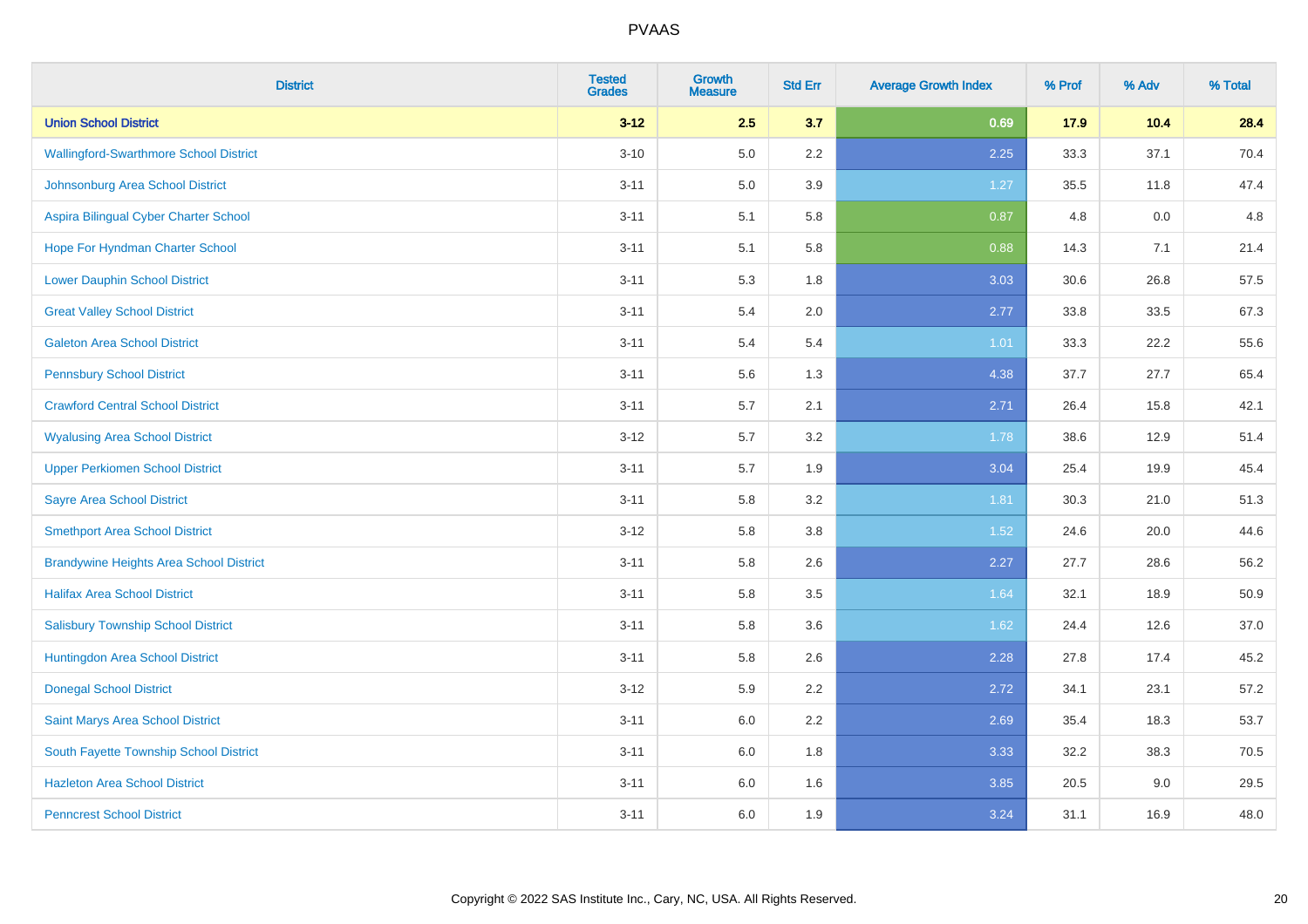| <b>District</b>                               | <b>Tested</b><br><b>Grades</b> | <b>Growth</b><br><b>Measure</b> | <b>Std Err</b> | <b>Average Growth Index</b> | % Prof | % Adv | % Total |
|-----------------------------------------------|--------------------------------|---------------------------------|----------------|-----------------------------|--------|-------|---------|
| <b>Union School District</b>                  | $3 - 12$                       | 2.5                             | 3.7            | 0.69                        | 17.9   | 10.4  | 28.4    |
| <b>Multicultural Academy Charter School</b>   | $9 - 11$                       | 6.0                             | 3.4            | 1.77                        | 12.3   | 0.0   | 12.3    |
| Northern Lehigh School District               | $3 - 12$                       | 6.1                             | 2.5            | 2.42                        | 21.4   | 18.0  | 39.3    |
| South Butler County School District           | $3 - 10$                       | 6.3                             | 2.2            | 2.80                        | 37.8   | 19.2  | 57.0    |
| <b>United School District</b>                 | $3 - 11$                       | 6.3                             | 3.3            | 1.89                        | 38.8   | 16.3  | 55.0    |
| <b>Easton Area School District</b>            | $3 - 12$                       | 6.3                             | 1.3            | 4.91                        | 24.1   | 13.0  | 37.1    |
| <b>Bedford Area School District</b>           | $3 - 11$                       | 6.4                             | 2.4            | 2.68                        | 31.0   | 20.6  | 51.6    |
| People For People Charter School              | $3 - 12$                       | 6.4                             | 5.6            | 1.15                        | 2.4    | 0.0   | 2.4     |
| <b>Tamaqua Area School District</b>           | $3 - 12$                       | 6.5                             | 2.4            | 2.72                        | 34.3   | 17.5  | 51.8    |
| <b>Port Allegany School District</b>          | $3 - 11$                       | 6.5                             | 3.7            | 1.74                        | 26.4   | 11.3  | 37.7    |
| 21st Century Cyber Charter School             | $6 - 12$                       | 6.6                             | 2.1            | 3.16                        | 29.0   | 21.8  | 50.8    |
| <b>Mars Area School District</b>              | $3 - 10$                       | 6.6                             | 1.9            | 3.45                        | 36.7   | 32.4  | 69.1    |
| Mastery Charter School - Hardy Williams       | $3 - 11$                       | 6.6                             | 3.0            | 2.21                        | 24.7   | 1.2   | 25.9    |
| <b>Bellefonte Area School District</b>        | $3 - 11$                       | 6.7                             | 2.0            | 3.34                        | 28.8   | 21.5  | 50.2    |
| <b>Abington Heights School District</b>       | $3 - 11$                       | 6.7                             | 1.7            | 4.00                        | 33.8   | 31.7  | 65.5    |
| Pennsylvania Distance Learning Charter School | $3 - 12$                       | 6.8                             | 3.4            | 1.99                        | 19.8   | 6.2   | 25.9    |
| <b>Northern Potter School District</b>        | $3 - 12$                       | 6.8                             | 4.6            | 1.48                        | 30.6   | 11.1  | 41.7    |
| Northern Tioga School District                | $3 - 12$                       | 6.8                             | 2.6            | 2.64                        | 25.0   | 16.9  | 41.9    |
| <b>Brookville Area School District</b>        | $3 - 11$                       | 6.8                             | 3.1            | 2.19                        | 46.1   | 14.6  | 60.7    |
| Ephrata Area School District                  | $3 - 11$                       | 6.8                             | 1.7            | 4.08                        | 31.6   | 17.1  | 48.8    |
| <b>Muncy School District</b>                  | $3 - 11$                       | 6.9                             | 3.3            | 2.12                        | 37.6   | 18.8  | 56.4    |
| <b>William Penn School District</b>           | $3 - 12$                       | 7.0                             | 1.9            | 3.61                        | 14.0   | 7.2   | 21.3    |
| <b>Bentworth School District</b>              | $3 - 11$                       | 7.0                             | 3.0            | 2.36                        | 26.6   | 17.0  | 43.6    |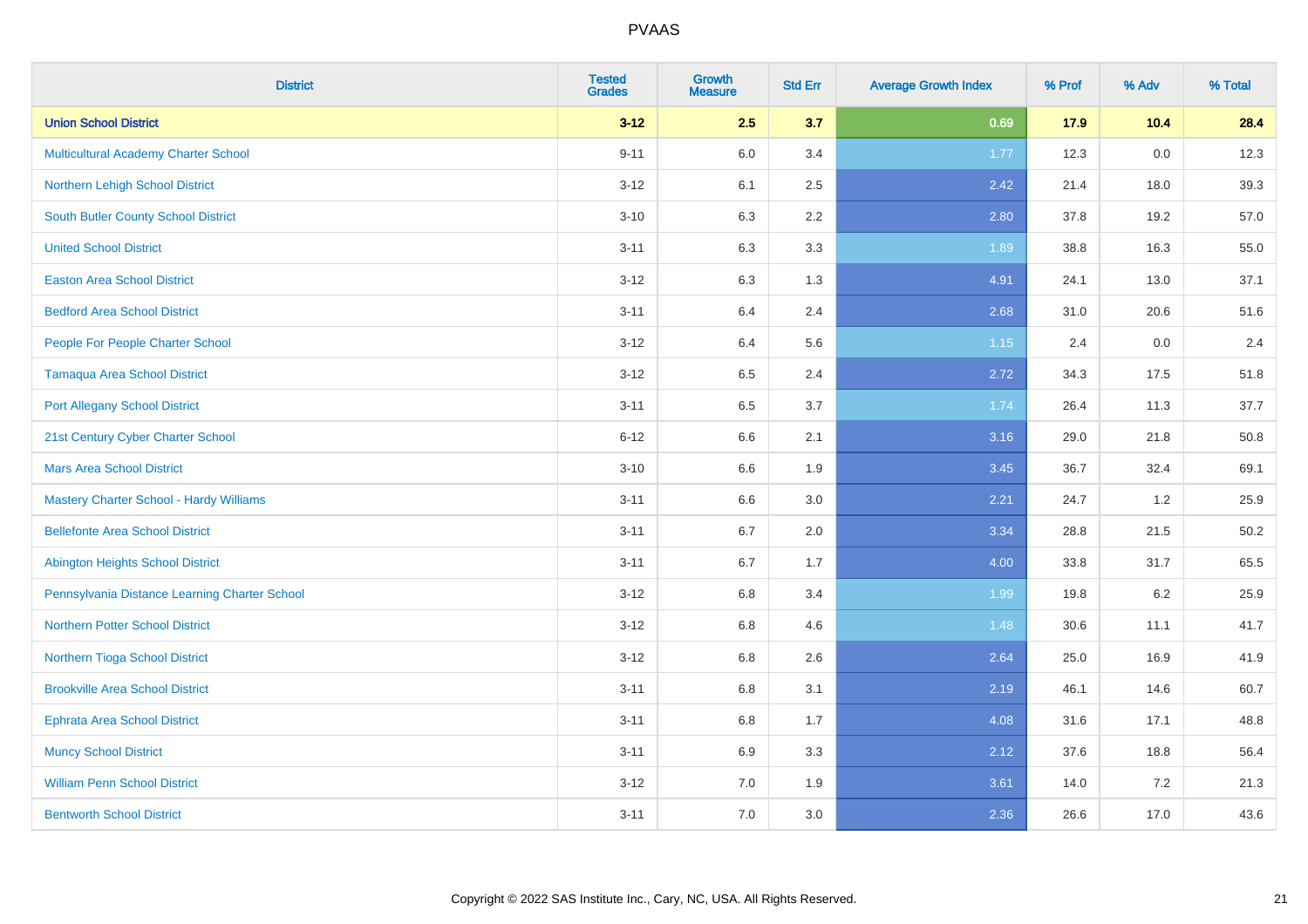| <b>District</b>                               | <b>Tested</b><br><b>Grades</b> | <b>Growth</b><br><b>Measure</b> | <b>Std Err</b> | <b>Average Growth Index</b> | % Prof | % Adv | % Total |
|-----------------------------------------------|--------------------------------|---------------------------------|----------------|-----------------------------|--------|-------|---------|
| <b>Union School District</b>                  | $3 - 12$                       | 2.5                             | 3.7            | 0.69                        | 17.9   | 10.4  | 28.4    |
| Leechburg Area School District                | $3 - 11$                       | 7.0                             | 3.9            | 1.79                        | 37.7   | 4.9   | 42.6    |
| <b>Penn Manor School District</b>             | $3 - 11$                       | 7.1                             | 1.5            | 4.82                        | 26.7   | 20.5  | 47.2    |
| <b>Elizabethtown Area School District</b>     | $3 - 12$                       | 7.1                             | 1.7            | 4.19                        | 36.4   | 27.6  | 64.0    |
| <b>Esperanza Cyber Charter School</b>         | $3 - 11$                       | 7.1                             | 6.1            | 1.15                        | 8.8    | 2.9   | 11.8    |
| <b>Conrad Weiser Area School District</b>     | $3 - 11$                       | 7.1                             | 2.1            | 3.34                        | 28.2   | 14.4  | 42.6    |
| Dr Robert Ketterer Charter School Inc         | $6 - 12$                       | 7.1                             | 4.3            | 1.66                        | 7.3    | 1.7   | 9.0     |
| <b>Dover Area School District</b>             | $3 - 12$                       | 7.1                             | 1.9            | 3.78                        | 33.0   | 18.7  | 51.7    |
| <b>Phoenixville Area School District</b>      | $3 - 11$                       | 7.3                             | 1.8            | 3.96                        | 32.3   | 27.6  | 59.8    |
| <b>York Suburban School District</b>          | $3 - 11$                       | 7.4                             | 2.1            | 3.55                        | 24.9   | 31.2  | 56.1    |
| <b>Pennridge School District</b>              | $3 - 10$                       | 7.4                             | 1.5            | 5.10                        | 32.0   | 27.6  | 59.6    |
| <b>Hampton Township School District</b>       | $3 - 11$                       | 7.4                             | 2.0            | 3.79                        | 37.9   | 39.2  | 77.0    |
| <b>Radnor Township School District</b>        | $3 - 12$                       | $7.5\,$                         | 1.9            | 4.03                        | 33.0   | 38.3  | 71.3    |
| <b>Stroudsburg Area School District</b>       | $3 - 11$                       | 7.5                             | 1.6            | 4.70                        | 30.4   | 18.3  | 48.7    |
| <b>Bald Eagle Area School District</b>        | $3 - 11$                       | 7.6                             | 2.5            | 3.00                        | 31.6   | 15.6  | 47.3    |
| <b>Conewago Valley School District</b>        | $3 - 12$                       | 7.6                             | 1.7            | 4.46                        | 41.3   | 19.4  | 60.6    |
| <b>Avon Grove School District</b>             | $3 - 10$                       | 7.6                             | 1.4            | 5.29                        | 33.7   | 33.2  | 67.0    |
| <b>Juniata County School District</b>         | $3 - 12$                       | 7.7                             | 2.0            | 3.81                        | 22.9   | 18.9  | 41.8    |
| <b>Palisades School District</b>              | $3 - 11$                       | 7.7                             | 2.9            | 2.66                        | 27.8   | 20.3  | 48.1    |
| <b>Keystone School District</b>               | $3 - 11$                       | 7.8                             | 5.7            | 1.37                        | 35.0   | 45.0  | 80.0    |
| <b>Glendale School District</b>               | $3 - 10$                       | 7.9                             | 3.5            | 2.25                        | 42.6   | 9.3   | 51.8    |
| <b>Mastery Charter School - Thomas Campus</b> | $3 - 10$                       | 7.9                             | 5.7            | 1.39                        | 12.5   | 0.0   | 12.5    |
| Pennsylvania Leadership Charter School        | $3 - 11$                       | 8.0                             | 1.9            | 4.22                        | 33.1   | 27.8  | 60.9    |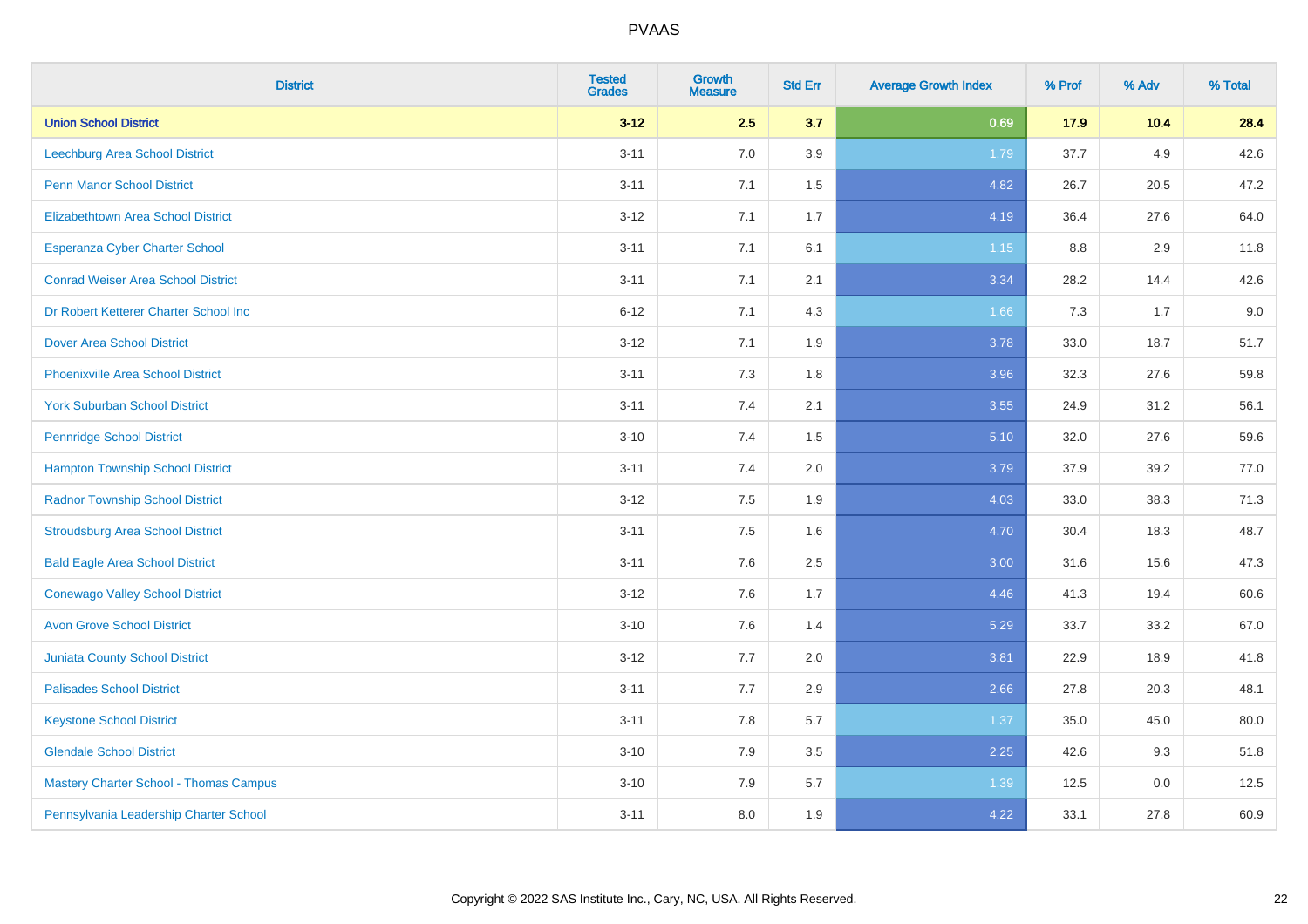| <b>District</b>                                | <b>Tested</b><br><b>Grades</b> | <b>Growth</b><br><b>Measure</b> | <b>Std Err</b> | <b>Average Growth Index</b> | % Prof | % Adv | % Total |
|------------------------------------------------|--------------------------------|---------------------------------|----------------|-----------------------------|--------|-------|---------|
| <b>Union School District</b>                   | $3 - 12$                       | 2.5                             | 3.7            | 0.69                        | 17.9   | 10.4  | 28.4    |
| <b>Dallas School District</b>                  | $3 - 11$                       | 8.1                             | 2.1            | 3.87                        | 32.4   | 22.4  | 54.8    |
| <b>Benton Area School District</b>             | $3 - 10$                       | 8.1                             | 4.0            | 2.01                        | 35.7   | 28.6  | 64.3    |
| <b>Cornwall-Lebanon School District</b>        | $3 - 11$                       | 8.2                             | 1.6            | 5.24                        | 28.0   | 20.5  | 48.6    |
| <b>Blue Ridge School District</b>              | $3 - 11$                       | 8.3                             | 3.7            | 2.24                        | 29.6   | 9.3   | 38.9    |
| <b>Fairview School District</b>                | $3 - 11$                       | 8.3                             | 2.4            | 3.43                        | 41.9   | 34.9  | 76.7    |
| <b>Canton Area School District</b>             | $3 - 11$                       | 8.4                             | 2.9            | 2.92                        | 13.8   | 23.0  | 36.8    |
| Northern York County School District           | $3 - 11$                       | 8.4                             | 1.8            | 4.63                        | 24.3   | 23.1  | 47.4    |
| <b>Neshaminy School District</b>               | $3 - 11$                       | 8.6                             | 1.3            | 6.56                        | 31.3   | 23.9  | 55.2    |
| Oil City Area School District                  | $3 - 11$                       | 8.6                             | 2.4            | 3.56                        | 29.1   | 13.1  | 42.2    |
| <b>West Allegheny School District</b>          | $3 - 12$                       | 8.6                             | 2.0            | 4.34                        | 37.3   | 27.2  | 64.5    |
| <b>Lower Moreland Township School District</b> | $3 - 11$                       | 8.7                             | 2.0            | 4.35                        | 38.2   | 33.2  | 71.4    |
| <b>Tredyffrin-Easttown School District</b>     | $3 - 10$                       | 8.7                             | 2.4            | 3.57                        | 35.2   | 35.8  | 71.0    |
| <b>Homer-Center School District</b>            | $3 - 11$                       | 8.8                             | 3.5            | 2.53                        | 38.0   | 17.7  | 55.8    |
| <b>Kane Area School District</b>               | $3 - 10$                       | 8.8                             | 2.9            | 3.07                        | 31.4   | 19.8  | 51.2    |
| <b>Wallenpaupack Area School District</b>      | $3 - 11$                       | $8.8\,$                         | 2.1            | 4.28                        | 28.5   | 18.9  | 47.4    |
| <b>East Penn School District</b>               | $3 - 11$                       | 8.9                             | 1.2            | 7.61                        | 32.8   | 26.4  | 59.2    |
| <b>Spring Cove School District</b>             | $3 - 11$                       | 9.1                             | 2.4            | 3.77                        | 31.8   | 25.4  | 57.1    |
| <b>Millcreek Township School District</b>      | $3 - 11$                       | 9.1                             | 1.4            | 6.61                        | 34.5   | 30.1  | 64.6    |
| <b>Pine-Richland School District</b>           | $3 - 11$                       | 9.3                             | 1.7            | 5.56                        | 42.3   | 35.8  | 78.1    |
| <b>Valley View School District</b>             | $3 - 11$                       | 9.3                             | 2.2            | 4.18                        | 26.6   | 23.1  | 49.7    |
| <b>Kutztown Area School District</b>           | $3 - 12$                       | 9.3                             | 2.8            | 3.34                        | 38.5   | 14.6  | 53.2    |
| <b>Apollo-Ridge School District</b>            | $3 - 12$                       | 9.5                             | 3.0            | 3.23                        | 34.0   | 9.4   | 43.4    |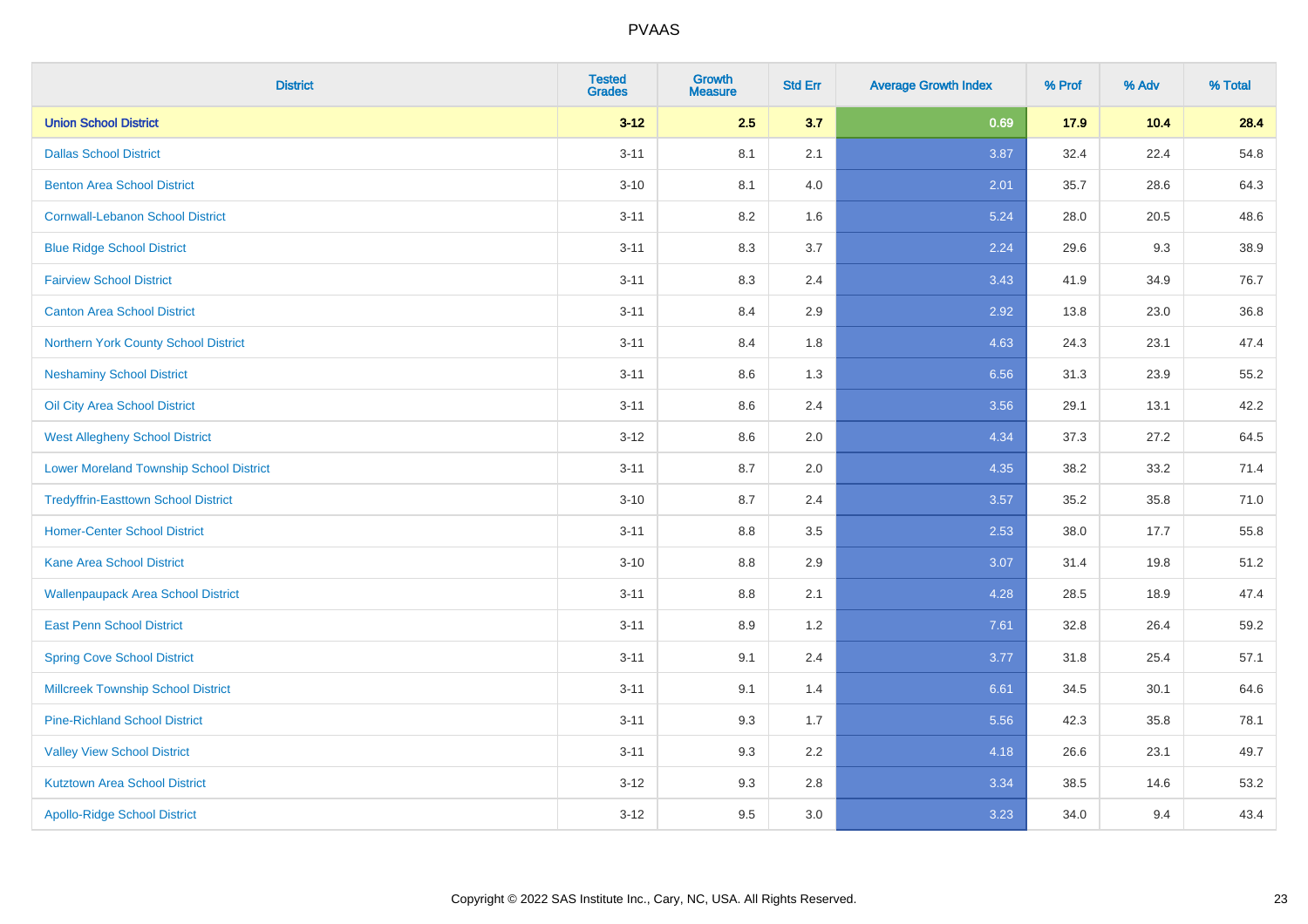| <b>District</b>                          | <b>Tested</b><br><b>Grades</b> | <b>Growth</b><br><b>Measure</b> | <b>Std Err</b> | <b>Average Growth Index</b> | % Prof | % Adv | % Total |
|------------------------------------------|--------------------------------|---------------------------------|----------------|-----------------------------|--------|-------|---------|
| <b>Union School District</b>             | $3 - 12$                       | 2.5                             | 3.7            | 0.69                        | 17.9   | 10.4  | 28.4    |
| <b>Avon Grove Charter School</b>         | $3 - 11$                       | 9.8                             | 3.1            | 3.18                        | 32.4   | 26.0  | 58.4    |
| <b>Armstrong School District</b>         | $3 - 11$                       | 9.8                             | 1.6            | 6.22                        | 32.8   | 24.6  | 57.4    |
| <b>Oswayo Valley School District</b>     | $3 - 12$                       | 9.9                             | 5.1            | 1.93                        | 26.5   | 44.1  | 70.6    |
| <b>Fleetwood Area School District</b>    | $3 - 10$                       | 10.4                            | 2.0            | 5.19                        | 31.7   | 25.8  | 57.5    |
| <b>Warrior Run School District</b>       | $3 - 11$                       | 10.5                            | 2.7            | 3.86                        | 34.1   | 16.8  | 50.9    |
| <b>Manheim Township School District</b>  | $3 - 12$                       | 10.9                            | 1.5            | 7.51                        | 30.9   | 31.0  | 61.9    |
| <b>Methacton School District</b>         | $3 - 11$                       | 11.0                            | 1.6            | 6.94                        | 36.0   | 33.6  | 69.6    |
| <b>West Perry School District</b>        | $3 - 11$                       | 11.0                            | 2.3            | 4.76                        | 26.9   | 20.5  | 47.4    |
| Lampeter-Strasburg School District       | $3 - 12$                       | 11.0                            | 1.9            | 5.69                        | 35.4   | 32.3  | 67.7    |
| Wilmington Area School District          | $3 - 11$                       | 11.1                            | 3.3            | 3.37                        | 29.8   | 26.2  | 56.0    |
| <b>Belle Vernon Area School District</b> | $3 - 11$                       | 11.1                            | 2.3            | 4.88                        | 31.6   | 25.4  | 57.1    |
| <b>Steel Valley School District</b>      | $3 - 11$                       | 11.1                            | 3.3            | 3.33                        | 34.8   | 10.1  | 44.9    |
| <b>Upper Darby School District</b>       | $3 - 12$                       | 11.2                            | 1.4            | 8.28                        | 23.8   | 11.8  | 35.6    |
| <b>Greenwood School District</b>         | $3 - 11$                       | 11.3                            | 3.6            | 3.14                        | 31.2   | 32.8  | 63.9    |
| <b>Franklin Regional School District</b> | $3 - 11$                       | 11.3                            | 1.8            | 6.13                        | 30.0   | 35.0  | 65.0    |
| <b>Lehighton Area School District</b>    | $3 - 11$                       | 11.4                            | 2.4            | 4.84                        | 30.5   | 24.9  | 55.3    |
| <b>Line Mountain School District</b>     | $3 - 11$                       | 11.7                            | 3.9            | 3.01                        | 40.4   | 42.3  | 82.7    |
| <b>Whitehall-Coplay School District</b>  | $3 - 11$                       | 11.8                            | 1.7            | 7.06                        | 32.3   | 21.7  | 54.0    |
| <b>Indiana Area School District</b>      | $3 - 11$                       | 12.0                            | 2.0            | 5.98                        | 30.0   | 30.4  | 60.3    |
| <b>Blue Mountain School District</b>     | $3 - 10$                       | 12.2                            | 2.1            | 5.81                        | 30.7   | 26.1  | 56.8    |
| <b>Quaker Valley School District</b>     | $3 - 11$                       | 12.2                            | 2.5            | 4.90                        | 39.5   | 26.4  | 65.9    |
| <b>Montrose Area School District</b>     | $3 - 10$                       | 12.3                            | 2.8            | 4.41                        | 37.8   | 28.9  | 66.7    |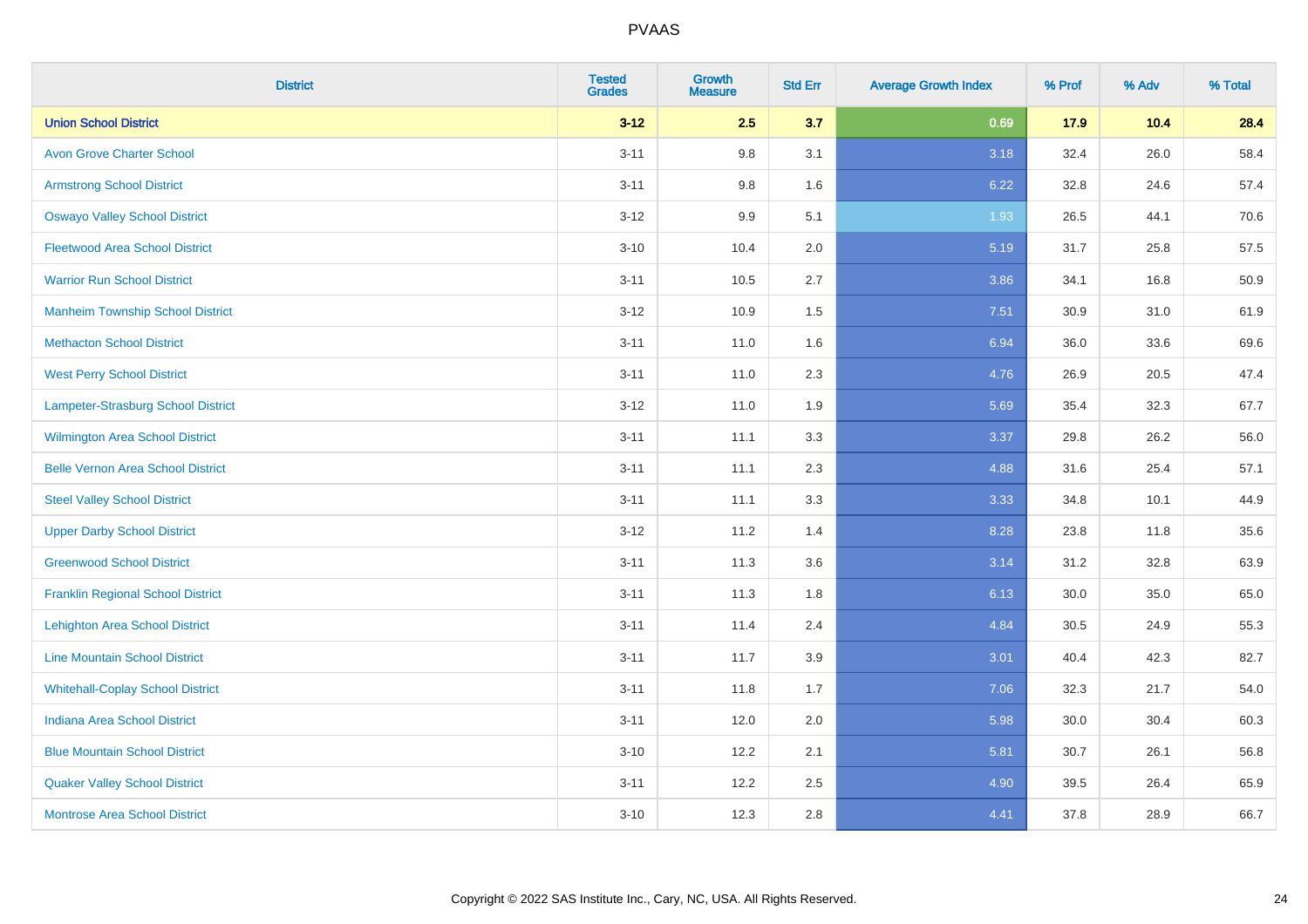| <b>District</b>                                 | <b>Tested</b><br><b>Grades</b> | Growth<br><b>Measure</b> | <b>Std Err</b> | <b>Average Growth Index</b> | % Prof | % Adv | % Total |
|-------------------------------------------------|--------------------------------|--------------------------|----------------|-----------------------------|--------|-------|---------|
| <b>Union School District</b>                    | $3 - 12$                       | 2.5                      | 3.7            | 0.69                        | 17.9   | 10.4  | 28.4    |
| <b>Mifflin County School District</b>           | $3 - 11$                       | 12.3                     | 1.6            | 7.69                        | 35.1   | 15.1  | 50.3    |
| <b>Cocalico School District</b>                 | $3 - 11$                       | 12.3                     | 1.9            | 6.48                        | 28.2   | 32.3  | 60.5    |
| Allegheny-Clarion Valley School District        | $3 - 10$                       | 12.3                     | 4.1            | 3.03                        | 33.3   | 19.0  | 52.4    |
| <b>Manheim Central School District</b>          | $3 - 11$                       | 12.8                     | 2.0            | 6.52                        | 27.8   | 35.4  | 63.2    |
| Pen Argyl Area School District                  | $3 - 12$                       | 12.8                     | 2.5            | 5.10                        | 28.5   | 23.8  | 52.3    |
| <b>Central York School District</b>             | $3 - 12$                       | 12.9                     | 1.5            | 8.64                        | 31.4   | 24.1  | 55.5    |
| <b>Laurel School District</b>                   | $3 - 11$                       | 13.0                     | 3.1            | 4.19                        | 30.3   | 15.7  | 46.1    |
| North Pocono School District                    | $3 - 11$                       | 13.1                     | 3.7            | 3.54                        | 31.4   | 33.3  | 64.7    |
| <b>Maritime Academy Charter School</b>          | $3 - 10$                       | 13.2                     | 3.1            | 4.29                        | 24.0   | 1.3   | 25.3    |
| <b>Lakeland School District</b>                 | $3 - 11$                       | 13.3                     | 2.8            | 4.80                        | 22.2   | 21.2  | 43.4    |
| <b>Tuscarora School District</b>                | $3 - 11$                       | 13.4                     | 2.2            | 6.20                        | 37.1   | 26.3  | 63.4    |
| <b>Hempfield School District</b>                | $3 - 11$                       | 13.4                     | 1.3            | 10.53                       | 29.9   | 36.8  | 66.7    |
| <b>Harbor Creek School District</b>             | $3 - 11$                       | 13.4                     | 2.3            | 5.80                        | 34.5   | 40.7  | 75.2    |
| <b>Council Rock School District</b>             | $3 - 11$                       | 13.5                     | 1.1            | 12.27                       | 32.0   | 35.4  | 67.4    |
| <b>Iroquois School District</b>                 | $3 - 11$                       | 13.6                     | 2.8            | 4.83                        | 33.3   | 16.0  | 49.4    |
| <b>Upper Saint Clair School District</b>        | $3 - 11$                       | 13.8                     | 1.8            | 7.86                        | 32.2   | 44.5  | 76.7    |
| <b>Upper Merion Area School District</b>        | $3 - 11$                       | 14.0                     | 2.0            | 7.15                        | 34.4   | 32.6  | 67.0    |
| <b>Hermitage School District</b>                | $3 - 12$                       | 14.0                     | 2.5            | 5.59                        | 34.0   | 27.0  | 61.0    |
| <b>Peters Township School District</b>          | $3 - 11$                       | 14.1                     | 1.7            | 8.16                        | 35.2   | 41.6  | 76.8    |
| Penns Valley Area School District               | $3 - 12$                       | 14.1                     | 2.6            | 5.33                        | 29.6   | 23.3  | 52.9    |
| Capital Area School for the Arts Charter School | $9 - 11$                       | 14.2                     | 4.5            | 3.13                        | 27.5   | 30.0  | 57.5    |
| <b>Agora Cyber Charter School</b>               | $3 - 11$                       | 14.6                     | 2.4            | 6.03                        | 24.7   | 19.5  | 44.2    |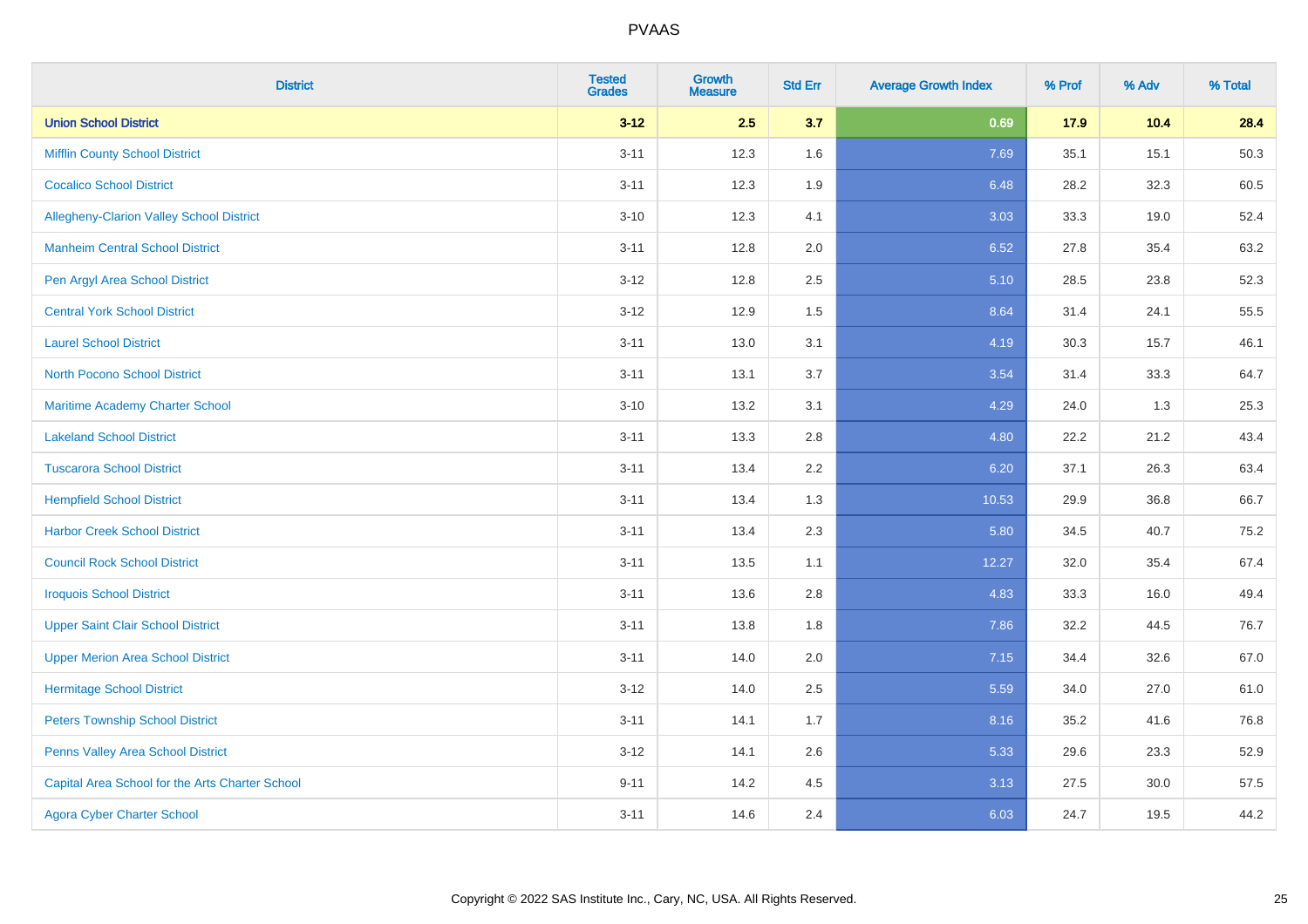| <b>District</b>                               | <b>Tested</b><br><b>Grades</b> | <b>Growth</b><br><b>Measure</b> | <b>Std Err</b> | <b>Average Growth Index</b> | % Prof | % Adv | % Total |
|-----------------------------------------------|--------------------------------|---------------------------------|----------------|-----------------------------|--------|-------|---------|
| <b>Union School District</b>                  | $3 - 12$                       | 2.5                             | 3.7            | 0.69                        | 17.9   | 10.4  | 28.4    |
| <b>Coudersport Area School District</b>       | $3 - 11$                       | 14.8                            | 3.4            | 4.33                        | 34.7   | 28.0  | 62.7    |
| Lake-Lehman School District                   | $3 - 11$                       | 14.9                            | 2.8            | 5.34                        | 25.8   | 22.5  | 48.3    |
| <b>Southern York County School District</b>   | $3 - 11$                       | 15.5                            | 1.8            | 8.48                        | 37.6   | 29.2  | 66.8    |
| <b>Central Bucks School District</b>          | $3 - 11$                       | 15.5                            | 0.9            | 17.94                       | 34.8   | 41.4  | 76.2    |
| <b>Delaware Valley School District</b>        | $3 - 11$                       | 15.7                            | 1.6            | 9.62                        | 36.7   | 32.1  | 68.8    |
| <b>Punxsutawney Area School District</b>      | $3 - 11$                       | 15.8                            | 2.7            | 5.83                        | 18.6   | 29.0  | 47.6    |
| <b>Unionville-Chadds Ford School District</b> | $3 - 11$                       | 15.8                            | 1.7            | 9.12                        | 31.2   | 48.0  | 79.2    |
| Palmyra Area School District                  | $3 - 11$                       | 16.2                            | 1.8            | 9.02                        | 38.8   | 34.0  | 72.8    |
| <b>Upper Dauphin Area School District</b>     | $3 - 11$                       | 16.5                            | 5.1            | 3.26                        | 37.5   | 26.8  | 64.3    |
| <b>Spring-Ford Area School District</b>       | $3 - 11$                       | 16.6                            | 1.2            | 14.02                       | 30.4   | 45.3  | 75.7    |
| <b>West Branch Area School District</b>       | $3 - 11$                       | 17.0                            | 3.3            | 5.20                        | 47.1   | 19.1  | 66.2    |
| North Penn School District                    | $3 - 11$                       | 17.6                            | 1.0            | 17.53                       | 30.8   | 35.7  | 66.4    |
| <b>Fox Chapel Area School District</b>        | $3 - 11$                       | 17.6                            | 1.9            | 9.47                        | 22.9   | 52.0  | 74.9    |
| <b>Pequea Valley School District</b>          | $3 - 11$                       | 18.0                            | 3.1            | 5.74                        | 29.2   | 37.5  | 66.7    |
| North Allegheny School District               | $3 - 11$                       | 18.0                            | 1.3            | 14.25                       | 30.5   | 42.9  | 73.4    |
| <b>Danville Area School District</b>          | $3 - 11$                       | 18.4                            | 2.6            | 7.19                        | 32.0   | 46.1  | 78.1    |
| <b>Souderton Area School District</b>         | $3 - 11$                       | 18.5                            | 1.4            | 12.86                       | 39.2   | 31.2  | 70.4    |
| <b>Cumberland Valley School District</b>      | $3 - 12$                       | 18.6                            | 1.2            | 15.79                       | 31.3   | 39.2  | 70.5    |
| <b>Lower Merion School District</b>           | $3 - 11$                       | 18.9                            | 1.2            | 15.42                       | 29.4   | 48.6  | 78.0    |
| <b>Saucon Valley School District</b>          | $3 - 11$                       | 18.9                            | 2.2            | 8.48                        | 26.0   | 39.6  | 65.6    |
| <b>Berlin Brothersvalley School District</b>  | $3 - 11$                       | 19.6                            | 4.0            | 4.93                        | 28.3   | 41.3  | 69.6    |
| <b>Dallastown Area School District</b>        | $3 - 11$                       | 19.9                            | 1.4            | 14.14                       | 36.8   | 34.2  | 71.0    |